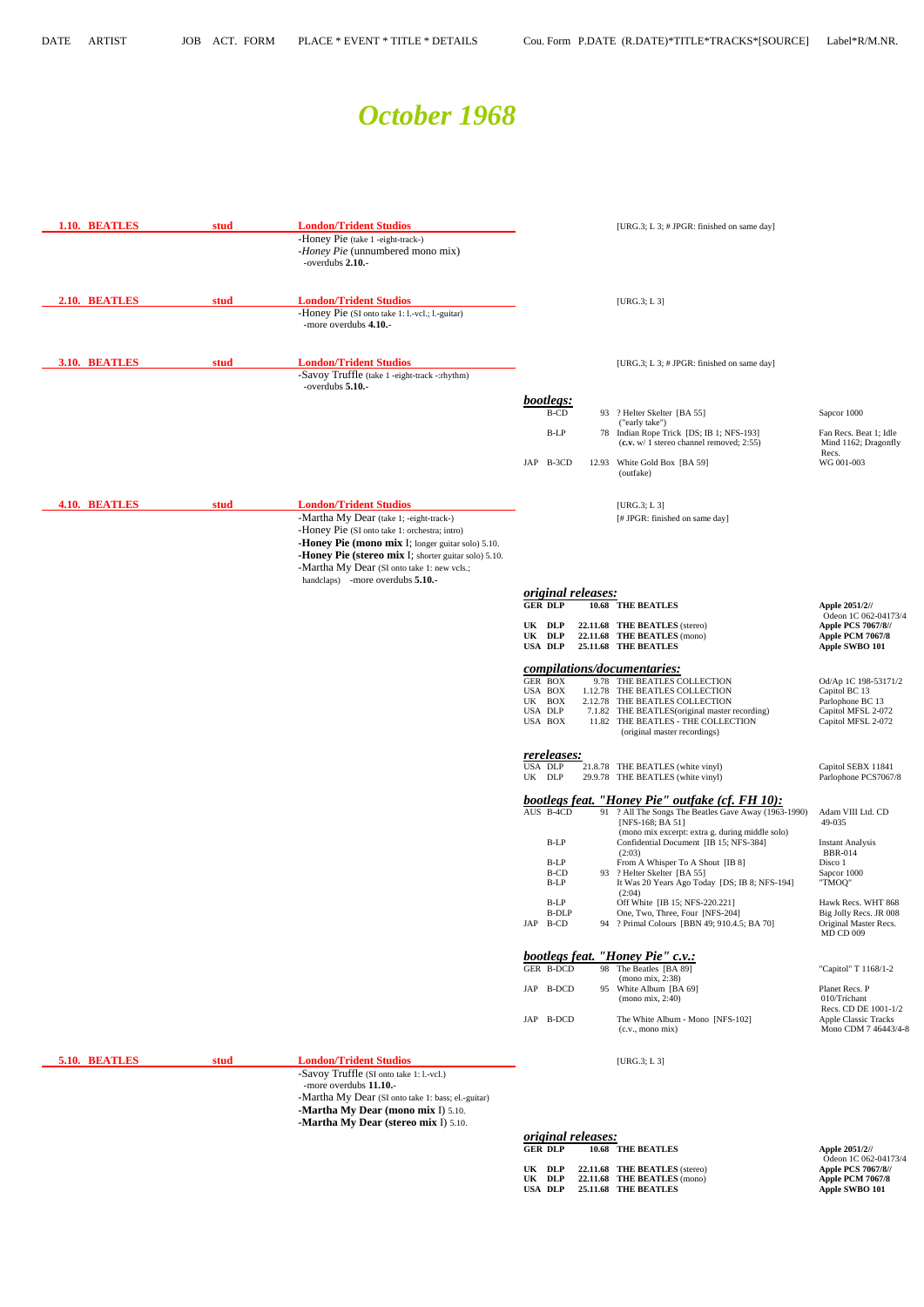|                      |      |                                                                                                                                                                                                                                                                                                                                                                                                                                                                                                                                                                                       | <b>GER BOX</b><br>USA BOX<br>UK BOX<br>UK BOX<br>USA DLP<br>USA BOX<br>rereleases:<br>USA DLP<br>UK DLP<br>bootlegs: | compilations/documentaries:<br>9.78 THE BEATLES COLLECTION<br>1.12.78 THE BEATLES COLLECTION<br>2.12.78 THE BEATLES COLLECTION<br>12.80 THE BEATLES BOX<br>7.1.82 THE BEATLES (original master recording)<br>11.82 THE BEATLES - THE COLLECTION<br>(original master recordings)<br>21.8.78 THE BEATLES (white vinyl)<br>29.9.78 THE BEATLES (white vinyl) | Od/Ap 1C 198-53171/2<br>Capitol BC 13<br>Parlophone BC 13<br>EMI SM 707<br>Capitol MFSL 2-072<br>Capitol MFSL 2-072<br>Capitol SEBX 11841<br>Parlophone PCS7067/8 |
|----------------------|------|---------------------------------------------------------------------------------------------------------------------------------------------------------------------------------------------------------------------------------------------------------------------------------------------------------------------------------------------------------------------------------------------------------------------------------------------------------------------------------------------------------------------------------------------------------------------------------------|----------------------------------------------------------------------------------------------------------------------|-----------------------------------------------------------------------------------------------------------------------------------------------------------------------------------------------------------------------------------------------------------------------------------------------------------------------------------------------------------|-------------------------------------------------------------------------------------------------------------------------------------------------------------------|
|                      |      |                                                                                                                                                                                                                                                                                                                                                                                                                                                                                                                                                                                       | GER B-DCD<br>JAP B-DCD                                                                                               | 98 The Beatles [BA 89]<br>(UK mm, c.v., 2:26)<br>95 White Album [BA 69]                                                                                                                                                                                                                                                                                   | "Capitol" T 1168/1-2<br>Planet Recs. P                                                                                                                            |
|                      |      |                                                                                                                                                                                                                                                                                                                                                                                                                                                                                                                                                                                       | JAP B-DCD<br>JAP B-3CD<br>NL<br><b>B-DCD</b>                                                                         | (mono, 2:30)<br>The White Album - Mono [NFS-102]<br>(c.v., mono mix)<br>12.93 White Gold Box [BA 59]<br>(c.v., mono mix)<br>11.97 Whitology [BA 82]<br>(mono mix)                                                                                                                                                                                         | 010/Trichant<br>Recs. CD DE 1001-1/2<br>Apple Classic Tracks<br>Mono CDM 7 46443/4-8<br>WG 001-003<br>Walrus 008/9                                                |
| <b>6.10. BEATLES</b> | tTX  | "Smothers Brothers Comedy Hour"                                                                                                                                                                                                                                                                                                                                                                                                                                                                                                                                                       | <b>USA</b>                                                                                                           | [URG.3]<br>4.9.68 Hey Jude videoclip take 2                                                                                                                                                                                                                                                                                                               |                                                                                                                                                                   |
| 7.10. BEATLES        | stud | <b>London/Abbey Road Studios</b><br>-It's Been A Long Long Long Time (later<br>"Long Long Long"; takes 1-66: rhythm track)<br>-It's Been A Long Long Long Time (later<br>"Long Long Long"; take 67:rhythm track)<br>-overdubs 8.10.-                                                                                                                                                                                                                                                                                                                                                  |                                                                                                                      | [URG.3; L 3; $\#$ JPGR: started/finished 8.10.]                                                                                                                                                                                                                                                                                                           |                                                                                                                                                                   |
| 8.10. BEATLES        | stud | <b>London/Abbey Road Studios</b><br>-It's Been A Long Long Long Time (later<br>"Long Long Long"; SI onto take 67: 2nd ac.-guitar                                                                                                                                                                                                                                                                                                                                                                                                                                                      |                                                                                                                      | [URG.3; L3]                                                                                                                                                                                                                                                                                                                                               |                                                                                                                                                                   |
|                      |      | plus 1.-vcl.; bass) -more overdubs 9.10.-<br>-I'm So Tired (takes 1-13; -eight-track-)<br>-I'm So Tired (take 14; -eight-track-)<br>-I'm So Tired (stereo mixes I-IV) 15.10.<br>-I'm So Tired (stereo mix V) 15.10.<br>-I'm So Tired (mono mixes I+II) 15.10.<br>-I'm So Tired (mono mix III) 15.10.<br>-The Continuing Story Of Bungalow Bill<br>$(takes 1+2; -eight-track-)$<br>-The Continuing Story Of Bungalow Bill<br>(take 3; -eight-track-)<br>-The Continuing Story Of Bungalow Bill<br>(stereo mix I) $9.10$ .<br>-The Continuing Story Of Bungalow Bill<br>(stereo mix II) |                                                                                                                      | [# JPGR: started/finished 9.10.]<br>[# JPGR: started/finished 9.-10.10.]                                                                                                                                                                                                                                                                                  |                                                                                                                                                                   |
|                      |      | 9.10.<br>-The Continuing Story Of Bungalow Bill<br>$(mono mix I)$ 9.10.<br>-Why Don't We Do It In The Road<br>$(takes 1-4)$ , incl.:<br>-Why Don't We Do It In The Road<br>(take 4; w/o heavy dr. and pounding piano)<br>-Why Don't We Do It In The Road<br>(take 5: incl. piano overdub)<br>-more overdubs 10.10.                                                                                                                                                                                                                                                                    |                                                                                                                      | <i>original releases feat. both songs:</i>                                                                                                                                                                                                                                                                                                                |                                                                                                                                                                   |
|                      |      |                                                                                                                                                                                                                                                                                                                                                                                                                                                                                                                                                                                       | <b>GER DLP</b>                                                                                                       | 10.68 THE BEATLES                                                                                                                                                                                                                                                                                                                                         | Apple 2051/2//                                                                                                                                                    |
|                      |      |                                                                                                                                                                                                                                                                                                                                                                                                                                                                                                                                                                                       | UK DLP                                                                                                               | 22.11.68 THE BEATLES (stereo)                                                                                                                                                                                                                                                                                                                             | Odeon 1C 062-04173/4<br><b>Apple PCS 7067/8//</b>                                                                                                                 |

| <b>GER BOX</b>   |                                           | Od/Ap 1C 198-53171/2                                                                                                                                                                                                                                                                                                                                                    |
|------------------|-------------------------------------------|-------------------------------------------------------------------------------------------------------------------------------------------------------------------------------------------------------------------------------------------------------------------------------------------------------------------------------------------------------------------------|
| USA BOX          |                                           | Capitol BC 13                                                                                                                                                                                                                                                                                                                                                           |
| <b>BOX</b><br>UK |                                           | Parlophone BC 13                                                                                                                                                                                                                                                                                                                                                        |
| BOX<br>UK        |                                           | EMI SM 707                                                                                                                                                                                                                                                                                                                                                              |
| USA DLP          |                                           | Capitol MFSL 2-072                                                                                                                                                                                                                                                                                                                                                      |
| USA BOX          |                                           | Capitol MFSL 2-072                                                                                                                                                                                                                                                                                                                                                      |
|                  | (original master recordings)              |                                                                                                                                                                                                                                                                                                                                                                         |
| 8VID             |                                           |                                                                                                                                                                                                                                                                                                                                                                         |
|                  | $-I'm$ So Tired (ending, diff. mix; 0:13) |                                                                                                                                                                                                                                                                                                                                                                         |
| <b>DCD</b><br>UK |                                           | Apple CDPCSP 728                                                                                                                                                                                                                                                                                                                                                        |
|                  |                                           |                                                                                                                                                                                                                                                                                                                                                                         |
|                  | We Do It In The Road? (take $4:2:13$ )    |                                                                                                                                                                                                                                                                                                                                                                         |
|                  |                                           | 9.78 THE BEATLES COLLECTION<br>1.12.78 THE BEATLES COLLECTION<br>2.12.78 THE BEATLES COLLECTION<br>12.80 THE BEATLES BOX<br>7.1.82 THE BEATLES (original master recording)<br>11.82 THE BEATLES - THE COLLECTION<br>ANTHOLOGY - THE HOME VIDEO [910.5.4: 9.10.]<br>28.10.96 THE BEATLES ANTHOLOGY (pt.3)<br>-I'm So Tired (take 3,6 and 9 composite; $2:11$ )/Why Don't |

UK DLP 22.11.68 THE BEATLES (stereo) **Apple PCS 7067/8//**<br>UK DLP 22.11.68 THE BEATLES (mono) **Apple PCM 7067/8** UK DLP 22.11.68 THE BEATLES (mono) **Apple PCM 7067/8**<br>USA DLP 25.11.68 THE BEATLES **Apple SWBO** 101

 *compilations/documentaries feat. both songs:*

**25.11.68 THE BEATLES** 

### *rereleases feat. both songs:*

| USA DLP   | 21.8.78 THE BEATLES (white vinyl)<br>the contract of the contract of the contract of the contract of the contract of the contract of the contract of | Capitol SEBX 11841   |
|-----------|------------------------------------------------------------------------------------------------------------------------------------------------------|----------------------|
| UK<br>DLP | 29.9.78 THE BEATLES (white vinyl)                                                                                                                    | Parlophone PCS7067/8 |

 *bootlegs:*

|  | GER B-DCD 12.98 Anthology More [BA 88]<br>in the contract of the contract of the contract of the contract of the contract of the contract of the contract of the contract of the contract of the contract of the contract of the contract of the contract of the contrac | OMI 98 1/2 |
|--|--------------------------------------------------------------------------------------------------------------------------------------------------------------------------------------------------------------------------------------------------------------------------|------------|
|  | - <i>I'm So Tired</i> (take 14 w/ organ and g. SI onto c.v.,<br>the contract of the contract of the contract of the contract of the contract of the contract of the contract of                                                                                          |            |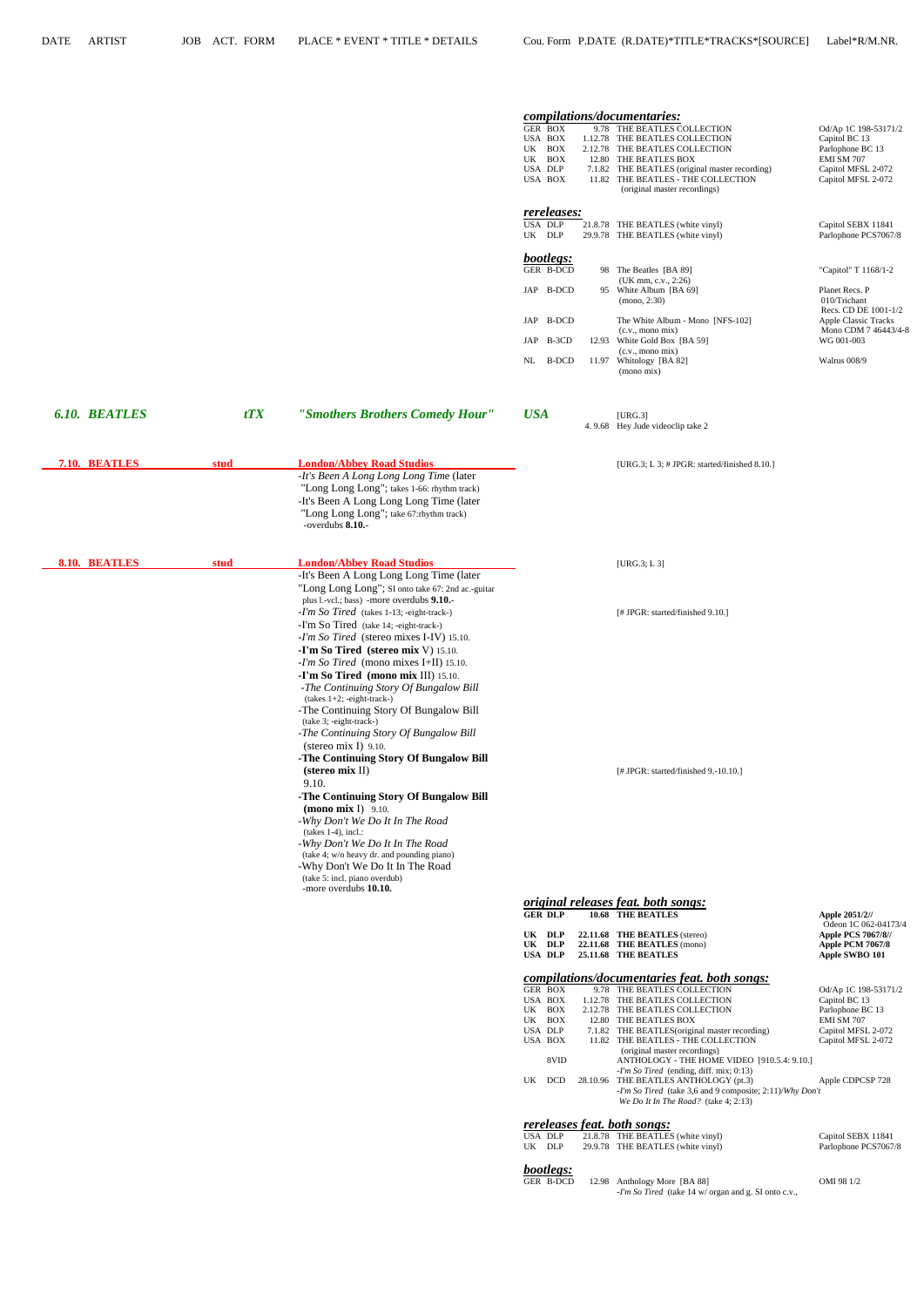| GER B-DCD<br>10.97 Anthology Plus [BBN 57; BA 81]<br>Invasion Unlimited IU<br>-I'm So Tired (take 14, extra mumblings from JL, 0:13) 9750-2<br>USA B-CD-R<br>2.98 Anthropology [BBN 58; 910.7.1; BA 86]<br>Silent Sea Prods. SS-005<br>-I'm So Tired (take 14, only final part of c.v. w/ extra)<br>mumbling by JL, 0:13)/Why Don't We Do It In The Road<br>(take 5, unused b.-vcls. SI onto c.v., 0:21 fragment)<br>cf. Dehra Dun CD<br>B-CD<br>Vigotone VT 6869<br>93 Arrive Without Aging<br>[URG.3; BBN 35; NFS-171; BA 56]<br>-I'm So Tired (instr. SI only; # BBN 35; NFS-171: "takes<br>23 and 24" plus SI track 8)<br>B-LP<br>92 Arrive Without Travelling [URG.3; NFS-171; BA 51] Vigotone VTLP 69<br>-I'm So Tired (take 14 plus instr. SI) [# NFS-171: take 4,<br>2:00<br>B-CD<br>93 Arrive Without Travelling [BA 55]<br>Pepperland Recs.<br>-I'm So Tired (take 14 plus instr. SI) [# NFS-171: take 4)<br>B-5CD<br>Big Music Big BX 008<br>8.94 Artifacts II, vol.4 (Alone Together 1968)<br>1<br>[BBN 41; NFS-174; BA 62]<br>$-I'm$ So Tired ("remix", 2:01)<br>GER B-DCD<br>98 The Beatles [BA 89]<br>"Capitol" T 1168/1-2<br>-Bungalow Bill (UK mm, c.v., 3:11)/I'm So Tired<br>(UK mm, c.v., 2:01)/idem (mix from take 14 and<br>unused SI onto take 8, mono, outfake, 2:04)<br><b>B-CD</b><br>93 Control Room Monitor Mixes<br>Yellow Dog YD 032<br>[URG.3; BBN 36; NFS-104; BA 55.56]<br><i>-I'm So Tired</i> (take 14 plus instr. SI; NFS; BA 56: plus 4<br>remixes, 2:00; 2:30; 2:59; 2:07; 1:29)<br>JAP B-CD<br>96 Dehra Dun [910.5.3; BA 73]<br>--- PCS 7270<br>$-I'm$ So Tired (extra mumblings from JL)<br>EUR B-DCD<br>4.98 Fanthology [910.6.6; BA 83]<br>Yellow Dog Recs. YD<br>-I'm So Tired (mumbling version)/Why Don't We Do<br>068/69<br>It In The Road (0:20 edit), both as part of "Bloopers"<br>Medley $#3"$<br>B-CD<br>92 Hodge Podge [URG.3; NFS-106; BA 52]<br>-I'm So Tired (take 14 plus instr. SI; 2:05/2:19, and<br>remixes; $2:15$ )<br>JAP B-CD<br>6.99 Hodge Podge, vol.3 [BA 91]<br>Black Dog BD 010<br>-I'm So Tired (outfake, edited c.v., stereo, 2:18, cf.<br>CMMM)<br>B-CD<br>95 Lords Of Madness<br>Masterdisc MFCD 001<br>[BBN 47; 910.4.1; NFS-107; BA 67]<br><i>-I'm So Tired</i> (take 14, remix I; correct speed)<br>B-LP<br>92 Nothing But Aging [BBN 31; NFS-202; BA 47]<br>Vigotone LP-VT 68<br>-I'm So Tired (take 14; 1:48) [URG.3: instr. backing<br>track only]<br>B-CD<br>92 Past Masters Selection [NFS-204; BA 51]<br>-I'm So Tired ("longer and diff. version from stereo",<br>2:03<br>GER B-DCD<br>11.99 Turn Me On Dead Man  Plus! [BA 95]<br>"Odeon" BEAT 1/2<br>$-I'm$ So Tired (alt. sm, 2:20)<br>JAP B-DCD<br>The White Album - Mono [NFS-102]<br>Apple Classic Tracks<br><i>-both songs</i> (c.v., mono mix)<br>Mono CDM 7 46443/4-8<br>B-CD<br>93 ? White Album Sessions, vol.2 [NFS-222; BA 54]<br>Chapter One CO 25194<br>("alt. mix")<br>$CD$ [# BA 54: 25188]<br>JAP B-3CD<br>12.93 White Gold Box [BA 59]<br>WG 001-003<br>-I'm So Tired (AWT version; CRMM versions)<br>B-4CD-R<br>98 White Sessions [910.7.3]<br>Silent Sea SS011-14<br>-I'm So Tired ("Anthology" edit)/idem (isolated tracks)/<br><i>idem</i> (take 14)/ <i>idem</i> (take 14, "Anthology" remix,<br>fragment)/ Why Don't We Do It In The Road (take 4)/ |  |  | outfake, 2:06, as "early mix", cf. HP, Whitology,<br>CRMM) |                        |
|----------------------------------------------------------------------------------------------------------------------------------------------------------------------------------------------------------------------------------------------------------------------------------------------------------------------------------------------------------------------------------------------------------------------------------------------------------------------------------------------------------------------------------------------------------------------------------------------------------------------------------------------------------------------------------------------------------------------------------------------------------------------------------------------------------------------------------------------------------------------------------------------------------------------------------------------------------------------------------------------------------------------------------------------------------------------------------------------------------------------------------------------------------------------------------------------------------------------------------------------------------------------------------------------------------------------------------------------------------------------------------------------------------------------------------------------------------------------------------------------------------------------------------------------------------------------------------------------------------------------------------------------------------------------------------------------------------------------------------------------------------------------------------------------------------------------------------------------------------------------------------------------------------------------------------------------------------------------------------------------------------------------------------------------------------------------------------------------------------------------------------------------------------------------------------------------------------------------------------------------------------------------------------------------------------------------------------------------------------------------------------------------------------------------------------------------------------------------------------------------------------------------------------------------------------------------------------------------------------------------------------------------------------------------------------------------------------------------------------------------------------------------------------------------------------------------------------------------------------------------------------------------------------------------------------------------------------------------------------------------------------------------------------------------------------------------------------------------------------------------------------------------------------------------------------------------------------------------------------------------------------------------------------------------------------------|--|--|------------------------------------------------------------|------------------------|
|                                                                                                                                                                                                                                                                                                                                                                                                                                                                                                                                                                                                                                                                                                                                                                                                                                                                                                                                                                                                                                                                                                                                                                                                                                                                                                                                                                                                                                                                                                                                                                                                                                                                                                                                                                                                                                                                                                                                                                                                                                                                                                                                                                                                                                                                                                                                                                                                                                                                                                                                                                                                                                                                                                                                                                                                                                                                                                                                                                                                                                                                                                                                                                                                                                                                                                                |  |  |                                                            |                        |
|                                                                                                                                                                                                                                                                                                                                                                                                                                                                                                                                                                                                                                                                                                                                                                                                                                                                                                                                                                                                                                                                                                                                                                                                                                                                                                                                                                                                                                                                                                                                                                                                                                                                                                                                                                                                                                                                                                                                                                                                                                                                                                                                                                                                                                                                                                                                                                                                                                                                                                                                                                                                                                                                                                                                                                                                                                                                                                                                                                                                                                                                                                                                                                                                                                                                                                                |  |  |                                                            |                        |
|                                                                                                                                                                                                                                                                                                                                                                                                                                                                                                                                                                                                                                                                                                                                                                                                                                                                                                                                                                                                                                                                                                                                                                                                                                                                                                                                                                                                                                                                                                                                                                                                                                                                                                                                                                                                                                                                                                                                                                                                                                                                                                                                                                                                                                                                                                                                                                                                                                                                                                                                                                                                                                                                                                                                                                                                                                                                                                                                                                                                                                                                                                                                                                                                                                                                                                                |  |  |                                                            |                        |
|                                                                                                                                                                                                                                                                                                                                                                                                                                                                                                                                                                                                                                                                                                                                                                                                                                                                                                                                                                                                                                                                                                                                                                                                                                                                                                                                                                                                                                                                                                                                                                                                                                                                                                                                                                                                                                                                                                                                                                                                                                                                                                                                                                                                                                                                                                                                                                                                                                                                                                                                                                                                                                                                                                                                                                                                                                                                                                                                                                                                                                                                                                                                                                                                                                                                                                                |  |  |                                                            |                        |
|                                                                                                                                                                                                                                                                                                                                                                                                                                                                                                                                                                                                                                                                                                                                                                                                                                                                                                                                                                                                                                                                                                                                                                                                                                                                                                                                                                                                                                                                                                                                                                                                                                                                                                                                                                                                                                                                                                                                                                                                                                                                                                                                                                                                                                                                                                                                                                                                                                                                                                                                                                                                                                                                                                                                                                                                                                                                                                                                                                                                                                                                                                                                                                                                                                                                                                                |  |  |                                                            |                        |
|                                                                                                                                                                                                                                                                                                                                                                                                                                                                                                                                                                                                                                                                                                                                                                                                                                                                                                                                                                                                                                                                                                                                                                                                                                                                                                                                                                                                                                                                                                                                                                                                                                                                                                                                                                                                                                                                                                                                                                                                                                                                                                                                                                                                                                                                                                                                                                                                                                                                                                                                                                                                                                                                                                                                                                                                                                                                                                                                                                                                                                                                                                                                                                                                                                                                                                                |  |  |                                                            |                        |
|                                                                                                                                                                                                                                                                                                                                                                                                                                                                                                                                                                                                                                                                                                                                                                                                                                                                                                                                                                                                                                                                                                                                                                                                                                                                                                                                                                                                                                                                                                                                                                                                                                                                                                                                                                                                                                                                                                                                                                                                                                                                                                                                                                                                                                                                                                                                                                                                                                                                                                                                                                                                                                                                                                                                                                                                                                                                                                                                                                                                                                                                                                                                                                                                                                                                                                                |  |  |                                                            |                        |
|                                                                                                                                                                                                                                                                                                                                                                                                                                                                                                                                                                                                                                                                                                                                                                                                                                                                                                                                                                                                                                                                                                                                                                                                                                                                                                                                                                                                                                                                                                                                                                                                                                                                                                                                                                                                                                                                                                                                                                                                                                                                                                                                                                                                                                                                                                                                                                                                                                                                                                                                                                                                                                                                                                                                                                                                                                                                                                                                                                                                                                                                                                                                                                                                                                                                                                                |  |  |                                                            |                        |
|                                                                                                                                                                                                                                                                                                                                                                                                                                                                                                                                                                                                                                                                                                                                                                                                                                                                                                                                                                                                                                                                                                                                                                                                                                                                                                                                                                                                                                                                                                                                                                                                                                                                                                                                                                                                                                                                                                                                                                                                                                                                                                                                                                                                                                                                                                                                                                                                                                                                                                                                                                                                                                                                                                                                                                                                                                                                                                                                                                                                                                                                                                                                                                                                                                                                                                                |  |  |                                                            |                        |
|                                                                                                                                                                                                                                                                                                                                                                                                                                                                                                                                                                                                                                                                                                                                                                                                                                                                                                                                                                                                                                                                                                                                                                                                                                                                                                                                                                                                                                                                                                                                                                                                                                                                                                                                                                                                                                                                                                                                                                                                                                                                                                                                                                                                                                                                                                                                                                                                                                                                                                                                                                                                                                                                                                                                                                                                                                                                                                                                                                                                                                                                                                                                                                                                                                                                                                                |  |  |                                                            |                        |
|                                                                                                                                                                                                                                                                                                                                                                                                                                                                                                                                                                                                                                                                                                                                                                                                                                                                                                                                                                                                                                                                                                                                                                                                                                                                                                                                                                                                                                                                                                                                                                                                                                                                                                                                                                                                                                                                                                                                                                                                                                                                                                                                                                                                                                                                                                                                                                                                                                                                                                                                                                                                                                                                                                                                                                                                                                                                                                                                                                                                                                                                                                                                                                                                                                                                                                                |  |  |                                                            |                        |
|                                                                                                                                                                                                                                                                                                                                                                                                                                                                                                                                                                                                                                                                                                                                                                                                                                                                                                                                                                                                                                                                                                                                                                                                                                                                                                                                                                                                                                                                                                                                                                                                                                                                                                                                                                                                                                                                                                                                                                                                                                                                                                                                                                                                                                                                                                                                                                                                                                                                                                                                                                                                                                                                                                                                                                                                                                                                                                                                                                                                                                                                                                                                                                                                                                                                                                                |  |  |                                                            |                        |
|                                                                                                                                                                                                                                                                                                                                                                                                                                                                                                                                                                                                                                                                                                                                                                                                                                                                                                                                                                                                                                                                                                                                                                                                                                                                                                                                                                                                                                                                                                                                                                                                                                                                                                                                                                                                                                                                                                                                                                                                                                                                                                                                                                                                                                                                                                                                                                                                                                                                                                                                                                                                                                                                                                                                                                                                                                                                                                                                                                                                                                                                                                                                                                                                                                                                                                                |  |  |                                                            |                        |
|                                                                                                                                                                                                                                                                                                                                                                                                                                                                                                                                                                                                                                                                                                                                                                                                                                                                                                                                                                                                                                                                                                                                                                                                                                                                                                                                                                                                                                                                                                                                                                                                                                                                                                                                                                                                                                                                                                                                                                                                                                                                                                                                                                                                                                                                                                                                                                                                                                                                                                                                                                                                                                                                                                                                                                                                                                                                                                                                                                                                                                                                                                                                                                                                                                                                                                                |  |  |                                                            |                        |
|                                                                                                                                                                                                                                                                                                                                                                                                                                                                                                                                                                                                                                                                                                                                                                                                                                                                                                                                                                                                                                                                                                                                                                                                                                                                                                                                                                                                                                                                                                                                                                                                                                                                                                                                                                                                                                                                                                                                                                                                                                                                                                                                                                                                                                                                                                                                                                                                                                                                                                                                                                                                                                                                                                                                                                                                                                                                                                                                                                                                                                                                                                                                                                                                                                                                                                                |  |  |                                                            |                        |
|                                                                                                                                                                                                                                                                                                                                                                                                                                                                                                                                                                                                                                                                                                                                                                                                                                                                                                                                                                                                                                                                                                                                                                                                                                                                                                                                                                                                                                                                                                                                                                                                                                                                                                                                                                                                                                                                                                                                                                                                                                                                                                                                                                                                                                                                                                                                                                                                                                                                                                                                                                                                                                                                                                                                                                                                                                                                                                                                                                                                                                                                                                                                                                                                                                                                                                                |  |  |                                                            |                        |
|                                                                                                                                                                                                                                                                                                                                                                                                                                                                                                                                                                                                                                                                                                                                                                                                                                                                                                                                                                                                                                                                                                                                                                                                                                                                                                                                                                                                                                                                                                                                                                                                                                                                                                                                                                                                                                                                                                                                                                                                                                                                                                                                                                                                                                                                                                                                                                                                                                                                                                                                                                                                                                                                                                                                                                                                                                                                                                                                                                                                                                                                                                                                                                                                                                                                                                                |  |  |                                                            |                        |
|                                                                                                                                                                                                                                                                                                                                                                                                                                                                                                                                                                                                                                                                                                                                                                                                                                                                                                                                                                                                                                                                                                                                                                                                                                                                                                                                                                                                                                                                                                                                                                                                                                                                                                                                                                                                                                                                                                                                                                                                                                                                                                                                                                                                                                                                                                                                                                                                                                                                                                                                                                                                                                                                                                                                                                                                                                                                                                                                                                                                                                                                                                                                                                                                                                                                                                                |  |  |                                                            |                        |
|                                                                                                                                                                                                                                                                                                                                                                                                                                                                                                                                                                                                                                                                                                                                                                                                                                                                                                                                                                                                                                                                                                                                                                                                                                                                                                                                                                                                                                                                                                                                                                                                                                                                                                                                                                                                                                                                                                                                                                                                                                                                                                                                                                                                                                                                                                                                                                                                                                                                                                                                                                                                                                                                                                                                                                                                                                                                                                                                                                                                                                                                                                                                                                                                                                                                                                                |  |  |                                                            |                        |
|                                                                                                                                                                                                                                                                                                                                                                                                                                                                                                                                                                                                                                                                                                                                                                                                                                                                                                                                                                                                                                                                                                                                                                                                                                                                                                                                                                                                                                                                                                                                                                                                                                                                                                                                                                                                                                                                                                                                                                                                                                                                                                                                                                                                                                                                                                                                                                                                                                                                                                                                                                                                                                                                                                                                                                                                                                                                                                                                                                                                                                                                                                                                                                                                                                                                                                                |  |  |                                                            |                        |
|                                                                                                                                                                                                                                                                                                                                                                                                                                                                                                                                                                                                                                                                                                                                                                                                                                                                                                                                                                                                                                                                                                                                                                                                                                                                                                                                                                                                                                                                                                                                                                                                                                                                                                                                                                                                                                                                                                                                                                                                                                                                                                                                                                                                                                                                                                                                                                                                                                                                                                                                                                                                                                                                                                                                                                                                                                                                                                                                                                                                                                                                                                                                                                                                                                                                                                                |  |  |                                                            |                        |
|                                                                                                                                                                                                                                                                                                                                                                                                                                                                                                                                                                                                                                                                                                                                                                                                                                                                                                                                                                                                                                                                                                                                                                                                                                                                                                                                                                                                                                                                                                                                                                                                                                                                                                                                                                                                                                                                                                                                                                                                                                                                                                                                                                                                                                                                                                                                                                                                                                                                                                                                                                                                                                                                                                                                                                                                                                                                                                                                                                                                                                                                                                                                                                                                                                                                                                                |  |  |                                                            |                        |
|                                                                                                                                                                                                                                                                                                                                                                                                                                                                                                                                                                                                                                                                                                                                                                                                                                                                                                                                                                                                                                                                                                                                                                                                                                                                                                                                                                                                                                                                                                                                                                                                                                                                                                                                                                                                                                                                                                                                                                                                                                                                                                                                                                                                                                                                                                                                                                                                                                                                                                                                                                                                                                                                                                                                                                                                                                                                                                                                                                                                                                                                                                                                                                                                                                                                                                                |  |  |                                                            | Black Dog Recs. BD-001 |
|                                                                                                                                                                                                                                                                                                                                                                                                                                                                                                                                                                                                                                                                                                                                                                                                                                                                                                                                                                                                                                                                                                                                                                                                                                                                                                                                                                                                                                                                                                                                                                                                                                                                                                                                                                                                                                                                                                                                                                                                                                                                                                                                                                                                                                                                                                                                                                                                                                                                                                                                                                                                                                                                                                                                                                                                                                                                                                                                                                                                                                                                                                                                                                                                                                                                                                                |  |  |                                                            |                        |
|                                                                                                                                                                                                                                                                                                                                                                                                                                                                                                                                                                                                                                                                                                                                                                                                                                                                                                                                                                                                                                                                                                                                                                                                                                                                                                                                                                                                                                                                                                                                                                                                                                                                                                                                                                                                                                                                                                                                                                                                                                                                                                                                                                                                                                                                                                                                                                                                                                                                                                                                                                                                                                                                                                                                                                                                                                                                                                                                                                                                                                                                                                                                                                                                                                                                                                                |  |  |                                                            |                        |
|                                                                                                                                                                                                                                                                                                                                                                                                                                                                                                                                                                                                                                                                                                                                                                                                                                                                                                                                                                                                                                                                                                                                                                                                                                                                                                                                                                                                                                                                                                                                                                                                                                                                                                                                                                                                                                                                                                                                                                                                                                                                                                                                                                                                                                                                                                                                                                                                                                                                                                                                                                                                                                                                                                                                                                                                                                                                                                                                                                                                                                                                                                                                                                                                                                                                                                                |  |  |                                                            |                        |
|                                                                                                                                                                                                                                                                                                                                                                                                                                                                                                                                                                                                                                                                                                                                                                                                                                                                                                                                                                                                                                                                                                                                                                                                                                                                                                                                                                                                                                                                                                                                                                                                                                                                                                                                                                                                                                                                                                                                                                                                                                                                                                                                                                                                                                                                                                                                                                                                                                                                                                                                                                                                                                                                                                                                                                                                                                                                                                                                                                                                                                                                                                                                                                                                                                                                                                                |  |  |                                                            |                        |
|                                                                                                                                                                                                                                                                                                                                                                                                                                                                                                                                                                                                                                                                                                                                                                                                                                                                                                                                                                                                                                                                                                                                                                                                                                                                                                                                                                                                                                                                                                                                                                                                                                                                                                                                                                                                                                                                                                                                                                                                                                                                                                                                                                                                                                                                                                                                                                                                                                                                                                                                                                                                                                                                                                                                                                                                                                                                                                                                                                                                                                                                                                                                                                                                                                                                                                                |  |  |                                                            |                        |
|                                                                                                                                                                                                                                                                                                                                                                                                                                                                                                                                                                                                                                                                                                                                                                                                                                                                                                                                                                                                                                                                                                                                                                                                                                                                                                                                                                                                                                                                                                                                                                                                                                                                                                                                                                                                                                                                                                                                                                                                                                                                                                                                                                                                                                                                                                                                                                                                                                                                                                                                                                                                                                                                                                                                                                                                                                                                                                                                                                                                                                                                                                                                                                                                                                                                                                                |  |  |                                                            |                        |
|                                                                                                                                                                                                                                                                                                                                                                                                                                                                                                                                                                                                                                                                                                                                                                                                                                                                                                                                                                                                                                                                                                                                                                                                                                                                                                                                                                                                                                                                                                                                                                                                                                                                                                                                                                                                                                                                                                                                                                                                                                                                                                                                                                                                                                                                                                                                                                                                                                                                                                                                                                                                                                                                                                                                                                                                                                                                                                                                                                                                                                                                                                                                                                                                                                                                                                                |  |  |                                                            |                        |
|                                                                                                                                                                                                                                                                                                                                                                                                                                                                                                                                                                                                                                                                                                                                                                                                                                                                                                                                                                                                                                                                                                                                                                                                                                                                                                                                                                                                                                                                                                                                                                                                                                                                                                                                                                                                                                                                                                                                                                                                                                                                                                                                                                                                                                                                                                                                                                                                                                                                                                                                                                                                                                                                                                                                                                                                                                                                                                                                                                                                                                                                                                                                                                                                                                                                                                                |  |  |                                                            | Prime Recs. AEBCD 301  |
|                                                                                                                                                                                                                                                                                                                                                                                                                                                                                                                                                                                                                                                                                                                                                                                                                                                                                                                                                                                                                                                                                                                                                                                                                                                                                                                                                                                                                                                                                                                                                                                                                                                                                                                                                                                                                                                                                                                                                                                                                                                                                                                                                                                                                                                                                                                                                                                                                                                                                                                                                                                                                                                                                                                                                                                                                                                                                                                                                                                                                                                                                                                                                                                                                                                                                                                |  |  |                                                            |                        |
|                                                                                                                                                                                                                                                                                                                                                                                                                                                                                                                                                                                                                                                                                                                                                                                                                                                                                                                                                                                                                                                                                                                                                                                                                                                                                                                                                                                                                                                                                                                                                                                                                                                                                                                                                                                                                                                                                                                                                                                                                                                                                                                                                                                                                                                                                                                                                                                                                                                                                                                                                                                                                                                                                                                                                                                                                                                                                                                                                                                                                                                                                                                                                                                                                                                                                                                |  |  |                                                            |                        |
|                                                                                                                                                                                                                                                                                                                                                                                                                                                                                                                                                                                                                                                                                                                                                                                                                                                                                                                                                                                                                                                                                                                                                                                                                                                                                                                                                                                                                                                                                                                                                                                                                                                                                                                                                                                                                                                                                                                                                                                                                                                                                                                                                                                                                                                                                                                                                                                                                                                                                                                                                                                                                                                                                                                                                                                                                                                                                                                                                                                                                                                                                                                                                                                                                                                                                                                |  |  |                                                            |                        |
|                                                                                                                                                                                                                                                                                                                                                                                                                                                                                                                                                                                                                                                                                                                                                                                                                                                                                                                                                                                                                                                                                                                                                                                                                                                                                                                                                                                                                                                                                                                                                                                                                                                                                                                                                                                                                                                                                                                                                                                                                                                                                                                                                                                                                                                                                                                                                                                                                                                                                                                                                                                                                                                                                                                                                                                                                                                                                                                                                                                                                                                                                                                                                                                                                                                                                                                |  |  |                                                            |                        |
|                                                                                                                                                                                                                                                                                                                                                                                                                                                                                                                                                                                                                                                                                                                                                                                                                                                                                                                                                                                                                                                                                                                                                                                                                                                                                                                                                                                                                                                                                                                                                                                                                                                                                                                                                                                                                                                                                                                                                                                                                                                                                                                                                                                                                                                                                                                                                                                                                                                                                                                                                                                                                                                                                                                                                                                                                                                                                                                                                                                                                                                                                                                                                                                                                                                                                                                |  |  |                                                            |                        |
|                                                                                                                                                                                                                                                                                                                                                                                                                                                                                                                                                                                                                                                                                                                                                                                                                                                                                                                                                                                                                                                                                                                                                                                                                                                                                                                                                                                                                                                                                                                                                                                                                                                                                                                                                                                                                                                                                                                                                                                                                                                                                                                                                                                                                                                                                                                                                                                                                                                                                                                                                                                                                                                                                                                                                                                                                                                                                                                                                                                                                                                                                                                                                                                                                                                                                                                |  |  |                                                            |                        |
|                                                                                                                                                                                                                                                                                                                                                                                                                                                                                                                                                                                                                                                                                                                                                                                                                                                                                                                                                                                                                                                                                                                                                                                                                                                                                                                                                                                                                                                                                                                                                                                                                                                                                                                                                                                                                                                                                                                                                                                                                                                                                                                                                                                                                                                                                                                                                                                                                                                                                                                                                                                                                                                                                                                                                                                                                                                                                                                                                                                                                                                                                                                                                                                                                                                                                                                |  |  |                                                            |                        |
|                                                                                                                                                                                                                                                                                                                                                                                                                                                                                                                                                                                                                                                                                                                                                                                                                                                                                                                                                                                                                                                                                                                                                                                                                                                                                                                                                                                                                                                                                                                                                                                                                                                                                                                                                                                                                                                                                                                                                                                                                                                                                                                                                                                                                                                                                                                                                                                                                                                                                                                                                                                                                                                                                                                                                                                                                                                                                                                                                                                                                                                                                                                                                                                                                                                                                                                |  |  |                                                            |                        |
|                                                                                                                                                                                                                                                                                                                                                                                                                                                                                                                                                                                                                                                                                                                                                                                                                                                                                                                                                                                                                                                                                                                                                                                                                                                                                                                                                                                                                                                                                                                                                                                                                                                                                                                                                                                                                                                                                                                                                                                                                                                                                                                                                                                                                                                                                                                                                                                                                                                                                                                                                                                                                                                                                                                                                                                                                                                                                                                                                                                                                                                                                                                                                                                                                                                                                                                |  |  |                                                            |                        |
|                                                                                                                                                                                                                                                                                                                                                                                                                                                                                                                                                                                                                                                                                                                                                                                                                                                                                                                                                                                                                                                                                                                                                                                                                                                                                                                                                                                                                                                                                                                                                                                                                                                                                                                                                                                                                                                                                                                                                                                                                                                                                                                                                                                                                                                                                                                                                                                                                                                                                                                                                                                                                                                                                                                                                                                                                                                                                                                                                                                                                                                                                                                                                                                                                                                                                                                |  |  |                                                            |                        |
| <i>idem</i> (unknown take, fragment) <b>possibly 10.10.</b><br>B-DCD<br>11.97 Whitology [BA 82]<br>Walrus 008/9<br>NL                                                                                                                                                                                                                                                                                                                                                                                                                                                                                                                                                                                                                                                                                                                                                                                                                                                                                                                                                                                                                                                                                                                                                                                                                                                                                                                                                                                                                                                                                                                                                                                                                                                                                                                                                                                                                                                                                                                                                                                                                                                                                                                                                                                                                                                                                                                                                                                                                                                                                                                                                                                                                                                                                                                                                                                                                                                                                                                                                                                                                                                                                                                                                                                          |  |  |                                                            |                        |
| -Bungalow Bill (mono mix)/I'm So Tired (alt. take/early                                                                                                                                                                                                                                                                                                                                                                                                                                                                                                                                                                                                                                                                                                                                                                                                                                                                                                                                                                                                                                                                                                                                                                                                                                                                                                                                                                                                                                                                                                                                                                                                                                                                                                                                                                                                                                                                                                                                                                                                                                                                                                                                                                                                                                                                                                                                                                                                                                                                                                                                                                                                                                                                                                                                                                                                                                                                                                                                                                                                                                                                                                                                                                                                                                                        |  |  |                                                            |                        |
| mix)/Why Don't We Do It In The Road (take 4)/Long<br>Long Long (mono mix)                                                                                                                                                                                                                                                                                                                                                                                                                                                                                                                                                                                                                                                                                                                                                                                                                                                                                                                                                                                                                                                                                                                                                                                                                                                                                                                                                                                                                                                                                                                                                                                                                                                                                                                                                                                                                                                                                                                                                                                                                                                                                                                                                                                                                                                                                                                                                                                                                                                                                                                                                                                                                                                                                                                                                                                                                                                                                                                                                                                                                                                                                                                                                                                                                                      |  |  |                                                            |                        |

 **UK DLP 22.11.68 THE BEATLES** (mono) **Apple PCM 7067/8 USA DLP 25.11.68 THE BEATLES** Apple SWBO 101

 *rereleases:* USA DLP 21.8.78 THE BEATLES (white vinyl) Capitol SEBX 11841 UK DLP 29.9.78 THE BEATLES (white vinyl) Parlophone PCS7067/8

 *9.10. P.McCARTNEY tTX "David Frost Show" (introducing USA Mary Hopkin)* 

| 9.10. BEATLES | stud | <b>London/Abbey Road Studios</b>                   |                           | [URG.3; L 3]      |                |
|---------------|------|----------------------------------------------------|---------------------------|-------------------|----------------|
|               |      | -Long Long Long (SI onto take 67: b.-vcl.; piano)  |                           |                   |                |
|               |      | <i>-Long Long Long</i> (stereo mixes I-III) 10.10. |                           |                   |                |
|               |      | -Long Long Long (stereo mix IV) 10.10.             |                           |                   |                |
|               |      | -Long Long Long (mono mix I+II) 12.10.             |                           |                   |                |
|               |      | -Long Long Long (mono mix III; double-tracked      |                           |                   |                |
|               |      | vcl. out of synch) 14.10.                          |                           | [URG.3]           |                |
|               |      |                                                    | <i>original releases:</i> |                   |                |
|               |      |                                                    | <b>GER DLP</b>            | 10.68 THE BEATLES | Apple 2051/2// |
|               |      |                                                    |                           |                   |                |

Odeon 1C 062-04173/4

**UK DLP 22.11.68 THE BEATLES** (stereo) **Apple PCS 7067/8//**

## *compilations/documentaries:*

| GER BOX   | 9.78 THE BEATLES COLLECTION                    | Od/Ap 1C 198-53171 |
|-----------|------------------------------------------------|--------------------|
| USA BOX   | 1.12.78 THE BEATLES COLLECTION                 | Capitol BC 13      |
| BOX<br>UK | 2.12.78 THE BEATLES COLLECTION                 | Parlophone BC 13   |
| USA DLP   | 7.1.82 THE BEATLES (original master recording) | Capitol MFSL 2-072 |
| USA BOX   | 11.82 THE BEATLES - THE COLLECTION             | Capitol MFSL 2-072 |
|           | (original master recordings)                   |                    |

### *bootlegs:*

| GER B-DCD | 98 The Beatles [BA 89]          | "Capitol" T 1168/1-2 |
|-----------|---------------------------------|----------------------|
|           | $(c.v., \text{mono mix}, 3:00)$ |                      |
| JAP B-DCD | 95 White Album [BA 69]          | Planet Recs. P       |

Od/Ap 1C 198-53171/2<br>Capitol BC 13<br>Parlophone BC 13<br>Capitol MFSL 2-072<br>Capitol MFSL 2-072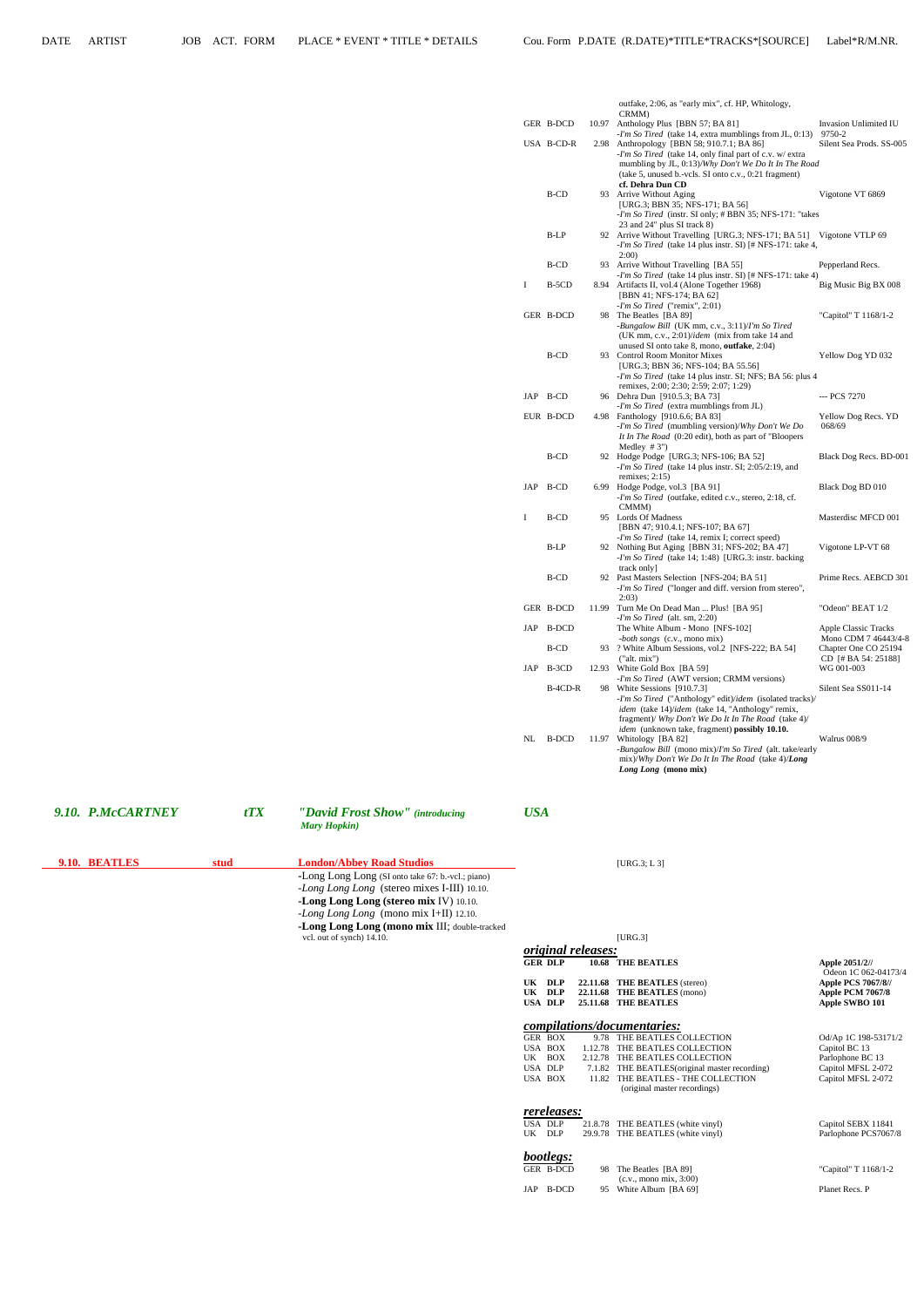|                |      |                                                                                                                                                                                                                                                                                                                                                    |          |                                             | $(c.v., \text{mono mix}, 3:03)$                                                                                                                                                                                  | 010/Trichant                                                                                  |
|----------------|------|----------------------------------------------------------------------------------------------------------------------------------------------------------------------------------------------------------------------------------------------------------------------------------------------------------------------------------------------------|----------|---------------------------------------------|------------------------------------------------------------------------------------------------------------------------------------------------------------------------------------------------------------------|-----------------------------------------------------------------------------------------------|
|                |      |                                                                                                                                                                                                                                                                                                                                                    |          | JAP B-DCD                                   | The White Album - Mono [NFS-102]                                                                                                                                                                                 | Recs. CD DE 1001-1/2<br>Apple Classic Tracks                                                  |
|                |      |                                                                                                                                                                                                                                                                                                                                                    |          | JAP B-3CD                                   | (c.v., mono mix)<br>12.93 White Gold Box [BA 59]<br>(c.v., mono mix)                                                                                                                                             | Mono CDM 7 46443/4-8<br>WG 001-003                                                            |
| 10.10. BEATLES | stud | <b>London/Abbey Road Studios</b>                                                                                                                                                                                                                                                                                                                   |          |                                             | [URG.3; L $3$ ]                                                                                                                                                                                                  |                                                                                               |
|                |      | -Piggies (SI onto take 12: strings)<br>-Piggies (mono mixes I-III) 11.10.<br>-Piggies (mono mix IV) 11.10.<br>$-Piggies$ (stereo mixes I+II) 11.10.<br>-Piggies (stereo mix III; diff. pig noises) 11.10.<br>-Glass Onion (SI onto take 33: strings)<br>-Glass Onion (stereo mix I) 10.10.<br>-Glass Onion (stereo mix II) 10.10.                  |          |                                             |                                                                                                                                                                                                                  |                                                                                               |
|                |      | -Glass Onion (mono mix X) 10.10.<br>-Glass Onion (mono mix XI) 10.10.<br>-Why Don't We Do It In The Road<br>(SI onto take 5: vcls.; handclaps; bass; drums)<br>-Why Don't We Do It In The Road<br>(take 5 reduced into take 6; SI onto take 6: el.-guitar)<br>-Why Don't We Do It In The Road<br>(mono mix I; $w/o$ handclapping during the intro) |          |                                             | [JPGR]                                                                                                                                                                                                           |                                                                                               |
|                |      | 16./17.10.<br>-Why Don't We Do It In The Road<br>(stereo mix I) $16./17.10$ .                                                                                                                                                                                                                                                                      |          |                                             |                                                                                                                                                                                                                  |                                                                                               |
|                |      |                                                                                                                                                                                                                                                                                                                                                    |          |                                             | <u>original releases feat all 3 songs:</u>                                                                                                                                                                       |                                                                                               |
|                |      |                                                                                                                                                                                                                                                                                                                                                    |          | <b>GER DLP</b>                              | 10.68 THE BEATLES                                                                                                                                                                                                | Apple 2051/2//<br>Odeon 1C 062-04173/4                                                        |
|                |      |                                                                                                                                                                                                                                                                                                                                                    |          | UK DLP<br>UK DLP<br>USA DLP                 | 22.11.68 THE BEATLES (stereo)<br>22.11.68 THE BEATLES (mono)<br>25.11.68 THE BEATLES                                                                                                                             | <b>Apple PCS 7067/8//</b><br>Apple PCM 7067/7<br>Apple SWBO 101                               |
|                |      |                                                                                                                                                                                                                                                                                                                                                    |          |                                             | compilations/documentaries:                                                                                                                                                                                      |                                                                                               |
|                |      |                                                                                                                                                                                                                                                                                                                                                    | UK<br>UK | GER BOX<br>USA BOX<br>BOX<br>BOX<br>USA DLP | 9.78 THE BEATLES COLLECTION -all 3 songs-<br>1.12.78 THE BEATLES COLLECTION -idem-<br>2.12.78 THE BEATLES COLLECTION -idem-<br>12.80 THE BEATLES BOX - Piggies<br>7.1.82 THE BEATLES (original master recording) | Od/Ap 1C 198-53171/2<br>Capitol BC 13<br>Parlophone BC 13<br>EMI SM 707<br>Capitol MFSL 2-072 |
|                |      |                                                                                                                                                                                                                                                                                                                                                    |          | USA BOX<br>8VID                             | -all 3 songs-<br>11.82 THE BEATLES - THE COLLECTION<br>(original master recordings) -all 3 songs-<br>ANTHOLOGY - THE HOME VIDEO [910.5.4: 9.10.]<br>-Why Don't We Do It In The Road? (scoped; 0:20)              | Capitol MFSL 2-072                                                                            |
|                |      |                                                                                                                                                                                                                                                                                                                                                    |          |                                             | rereleases feat. all 3 songs:                                                                                                                                                                                    |                                                                                               |
|                |      |                                                                                                                                                                                                                                                                                                                                                    |          | USA DLP<br>UK DLP                           | 21.8.78 THE BEATLES (white vinyl)<br>29.9.78 THE BEATLES (white vinyl)                                                                                                                                           | Capitol SEBX 11841<br>Parlophone PCS7067/8                                                    |
|                |      |                                                                                                                                                                                                                                                                                                                                                    |          |                                             |                                                                                                                                                                                                                  |                                                                                               |
|                |      |                                                                                                                                                                                                                                                                                                                                                    |          | bootlegs:<br>AUS B-4CD                      | 91 All The Songs The Beatles Gave Away (1963-1990)<br>[NFS-168; BA 51]<br>-Why Don't We Do It In The Road? (mono mix excerpt:<br>no handclaps during intro)                                                      | Adam VIII Ltd. CD<br>49-035                                                                   |
|                |      |                                                                                                                                                                                                                                                                                                                                                    |          | B-CD                                        | All Too Much [BBN 57]<br>-Why Don't We Do It In The Road? (mono mix, no claps<br>during intro)                                                                                                                   | 93-BE-21273                                                                                   |
|                |      |                                                                                                                                                                                                                                                                                                                                                    |          | B-LP                                        | Alpha Omega vol.2<br>-Why Don't We Do It In The Road?                                                                                                                                                            | Audio Tape ATRB 4                                                                             |
|                |      |                                                                                                                                                                                                                                                                                                                                                    |          | GER B-DCD                                   | 10.97 Anthology Plus [BBN 57; BA 81]<br>-Why Don't We Do It In The Road? (take 6, 0:20)                                                                                                                          | Invasion Unlimited IU<br>9750-2                                                               |
|                |      |                                                                                                                                                                                                                                                                                                                                                    |          | B-3LP                                       | 76 Away With Words [IB 15; NFS-175]<br>-Glass Onion (c.v.; as: "Rhymes & Lessons")                                                                                                                               | Wizardo WRMB 505                                                                              |
|                |      |                                                                                                                                                                                                                                                                                                                                                    |          | GER B-DCD                                   | 98 The Beatles [BA 89]<br>-Glass Onion (mm from take 33, 2:04)/Piggies<br>(UK mm, c.v., 2:01)/Why Don't We Do It In The Road?                                                                                    | "Capitol" T 1168/1-2                                                                          |
|                |      |                                                                                                                                                                                                                                                                                                                                                    |          | JAP B-CD                                    | (UK mm, c.v., 1:39)<br>96 Dehra Dun [910.5.3; BA 73]                                                                                                                                                             | --- PCS 7270                                                                                  |
|                |      |                                                                                                                                                                                                                                                                                                                                                    |          | GER B-6CD                                   | -Why Don't We Do It In The Road? (vcl. SI onto take 5)<br>2.99 The History Of The Beatles, vols.1-6: vol.5 (1968-1969) Birthday Recs. BR 027                                                                     |                                                                                               |
|                |      |                                                                                                                                                                                                                                                                                                                                                    |          | B-CD                                        | [BA 90]<br>-Glass Onion (mono mix w/ sound effects, 2:03)<br>95 More Sweet Apples - Unpublished Songs And Alternate Mambo Sun Recs.<br>Versions 1966-69 [BA 69]                                                  | MS-39436-ABP                                                                                  |
|                |      |                                                                                                                                                                                                                                                                                                                                                    |          | B-LP                                        | (mono mix w/ add. instr., fake!)<br>95 Not Guilty [BA 65]                                                                                                                                                        | Metallo MCS 6469                                                                              |
|                |      |                                                                                                                                                                                                                                                                                                                                                    |          | B-CD                                        | ? -Glass Onion (diff. version)<br>92 Past Masters Selection [NFS-204; BA 51]                                                                                                                                     | Prime Recs. AEBCD 301                                                                         |
|                |      |                                                                                                                                                                                                                                                                                                                                                    |          | JAP B-CD                                    | -Piggies ("longer and diff. version from stereo", 2:02)<br>94 Primal Colours [BBN 49; 910.4.5; BA 70]                                                                                                            | Original Master Recs.                                                                         |

| $-Piggies(?)$                                                    | <b>MD CD 009</b>            |
|------------------------------------------------------------------|-----------------------------|
| B-DLP<br>Rarer Than Rare [DS; NFS-205]                           | White Knight Records        |
| <i>Piggies</i> (UK mono mix; 2:03)                               | BWK 1-4/WK 271              |
| B-CD<br>94 Rarities, vol.1 [BA 63]                               | Beat Recs. 008              |
| -Why Don't We Do It In The Road? (mono w/o hand                  |                             |
| clapping, $1:40$ )                                               |                             |
| B-CD<br>Rarities 2: We Can Work It Out [BBN 41]                  | Beat CD 009                 |
| <i>-Glass Onion</i> (outfake!)                                   |                             |
| <b>B-BOX</b><br>Sgt. Pepper's LOnely Hearts Club Band: A History | <b>BN 87</b>                |
| Of The Beatle Years 1962-1970 [FH]                               |                             |
| -Glass Onion $(c.v.: 2:04)$                                      |                             |
| B-CD<br>93 The Ultimate Ultra Rare Tracks, vol.1 [BA 55]         | Green Budgie GBCD 909       |
| -Why Don't We Do It In The Road (w/o handclapping,               |                             |
| 1:40                                                             |                             |
| JAP B-DCD<br>95 White Album [BA 69]                              | Planet Recs. P              |
| -Glass Onion (mono mix?, 2:52)/Why Don't We Dot It               | 010/Trichant                |
| In The Road (mono mix, $1:41$ )                                  | Recs. CD DE 1001-1/2        |
| JAP<br>B-DCD<br>The White Album - Mono [NFS-102]                 | <b>Apple Classic Tracks</b> |
| <i>-all 3 tracks</i> (c.v., mono mix)                            | Mono CDM 7 46443/4-8        |
| JAP B-3CD<br>White Gold Box [BA 59]<br>12.93                     | WG 001-003                  |
| -Glass Onion (c.v., mono mix)/Why Don't We Do It In              |                             |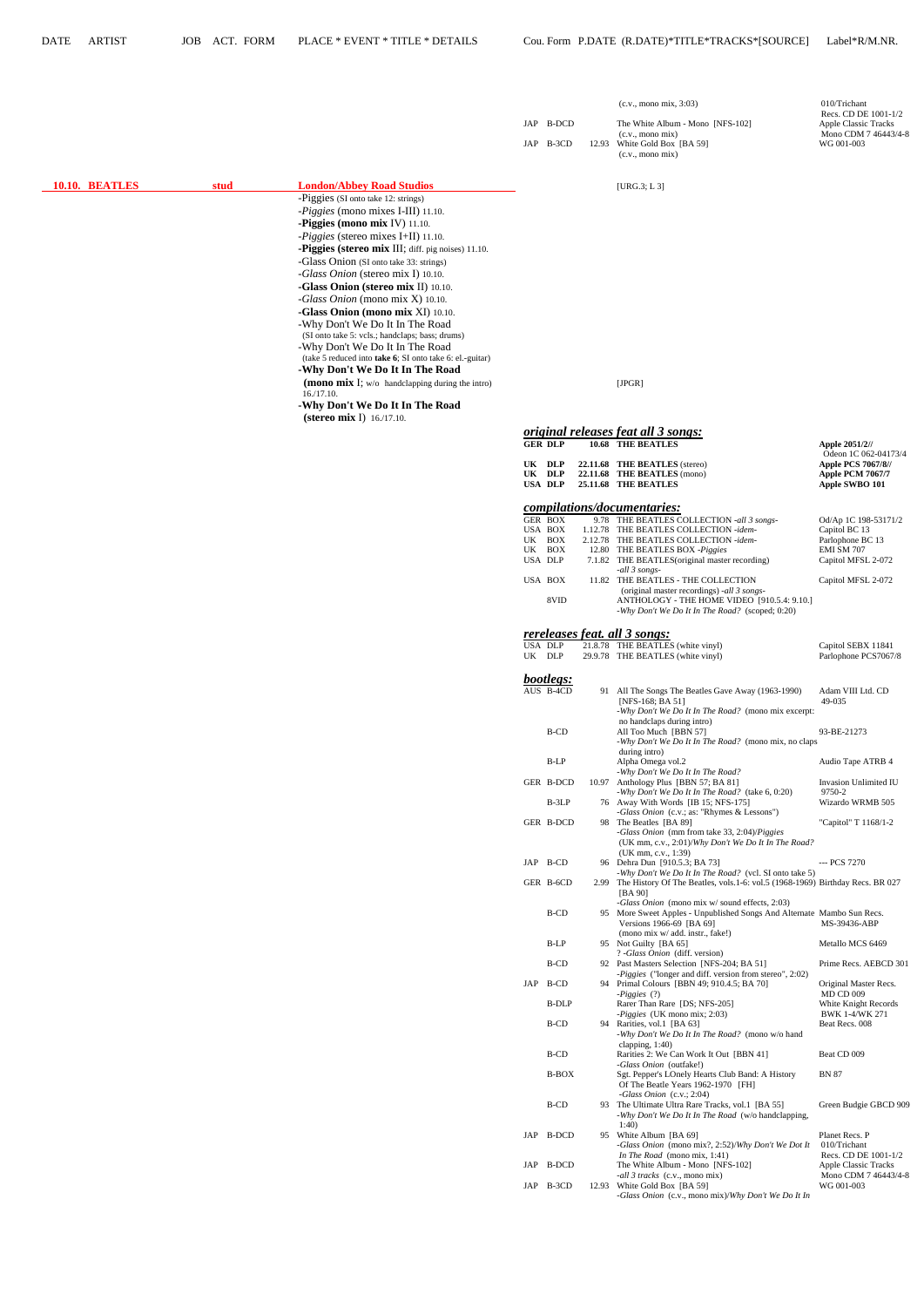| <b>DATE</b> | <b>ARTIST</b>                           | <b>JOB</b> |      | ACT. FORM    | PLACE * EVENT * TITLE * DETAILS                                                                                                                                                          |                                                                                          |                  | Cou. Form P.DATE (R.DATE)*TITLE*TRACKS*[SOURCE]                                                                                                                                                                                                                                                                                                                                                                | Label*R/M.NR.                                                                                                                                                                   |
|-------------|-----------------------------------------|------------|------|--------------|------------------------------------------------------------------------------------------------------------------------------------------------------------------------------------------|------------------------------------------------------------------------------------------|------------------|----------------------------------------------------------------------------------------------------------------------------------------------------------------------------------------------------------------------------------------------------------------------------------------------------------------------------------------------------------------------------------------------------------------|---------------------------------------------------------------------------------------------------------------------------------------------------------------------------------|
|             |                                         |            |      |              |                                                                                                                                                                                          | NL B-DCD                                                                                 | 11.97            | The Road (c.v., mono mix)<br>Whitology [BA 82]<br>-Why Don't WeDo It In The Road (mono mix)                                                                                                                                                                                                                                                                                                                    | Walrus 008/9                                                                                                                                                                    |
|             | 11.10. Bonzo Dog Dah<br><b>Doo Band</b> |            |      | S            | I'm The Urban Spaceman/<br><b>Canyons Of Your Mind</b>                                                                                                                                   | <b>UK</b>                                                                                | (3/68)           | [URG.3; WCH; ATN]                                                                                                                                                                                                                                                                                                                                                                                              | <b>Liberty Lbf</b><br>15144                                                                                                                                                     |
|             | 11.10. BEATLES                          |            | stud |              | <b>London/Abbey Road Studios</b><br>-Savoy Truffle (SI onto take 1: brass)<br>-more overdubs 14.10.-                                                                                     |                                                                                          |                  | [ $URG.3; L3$ ]                                                                                                                                                                                                                                                                                                                                                                                                |                                                                                                                                                                                 |
|             | 12.10. BEATLES                          |            |      | $\mathbf{F}$ | "A Mod Odyssey" (short film)                                                                                                                                                             | <b>USA</b>                                                                               | (11/67, 25.1.68) | [URG.3]                                                                                                                                                                                                                                                                                                                                                                                                        |                                                                                                                                                                                 |
|             | 13.10. BEATLES                          |            | stud |              | <b>London/Abbey Road Studios</b><br>$-$ <i>Julia</i> (takes 1-3), incl.:<br>-Julia (take 2; PM prod. JL, vcls. incomplete)<br>-Julia (stereo mix I) 13.10.<br>-Julia (mono mix I) 13.10. |                                                                                          |                  | [URG.3; L 3; JPGR]                                                                                                                                                                                                                                                                                                                                                                                             |                                                                                                                                                                                 |
|             |                                         |            |      |              |                                                                                                                                                                                          | <i>original releases:</i>                                                                |                  |                                                                                                                                                                                                                                                                                                                                                                                                                |                                                                                                                                                                                 |
|             |                                         |            |      |              |                                                                                                                                                                                          | <b>GER DLP</b><br>UK DLP<br>UK DLP<br><b>USA DLP</b>                                     |                  | 10.68 THE BEATLES<br>22.11.68 THE BEATLES (stereo)<br>22.11.68 THE BEATLES (mono)<br>25.11.68 THE BEATLES                                                                                                                                                                                                                                                                                                      | <b>Apple 2051/2</b><br>Odeon 1C 062-04173/4<br>Apple PCS 7067/8//<br><b>Apple PCM 7067/8</b><br>Apple SWBO 101                                                                  |
|             |                                         |            |      |              |                                                                                                                                                                                          |                                                                                          |                  | compilations/documentaries:                                                                                                                                                                                                                                                                                                                                                                                    |                                                                                                                                                                                 |
|             |                                         |            |      |              |                                                                                                                                                                                          | USA S<br>GER BOX<br>USA BOX<br>UK BOX<br>UK BOX<br>USA DLP<br>USA BOX<br>UK DCD          |                  | 8.11.76 OBLADI OBLADA/JULIA<br>9.78 THE BEATLES COLLECTION<br>1.12.78 THE BEATLES COLLECTION<br>2.12.78 THE BEATLES COLLECTION<br>12.80 THE BEATLES BOX<br>7.1.82 THE BEATLES (original master recording)<br>11.82 THE BEATLES - THE COLLECTION<br>(original master recordings)<br>28.10.96 THE BEATLES ANTHOLOGY (pt.3)<br>(take 2; 1:57)                                                                     | Capitol 4347<br>Od/Ap 1C 198-53171/2<br>Capitol BC 13<br>Parlophone BC 13<br>EMI SM 707<br>Capitol MFSL 2-072<br>Capitol MFSL 2-072<br>Apple CDPCSP 728                         |
|             |                                         |            |      |              |                                                                                                                                                                                          | rereleases:<br>USA DLP<br>UK DLP                                                         |                  | 21.8.78 THE BEATLES (white vinyl)<br>29.9.78 THE BEATLES (white vinyl)                                                                                                                                                                                                                                                                                                                                         | Capitol SEBX 11841<br>Parl. PCS7067/8                                                                                                                                           |
|             |                                         |            |      |              |                                                                                                                                                                                          | bootlegs:<br>USA B-CD-R<br>GER B-DCD<br>JAP B-DCD<br>EUR B-DCD<br>B-4CD-R<br>NL<br>B-DCD |                  | 2.98 Anthropology [BBN 58; 910.7.1; BA 86]<br>(take 3, fragment of ending of c.v., w/ dialogue, 0:16)<br>98 The Beatles [BA 89]<br>(UK mono mix, c.v., 2:51)<br>The White Album - Mono [NFS-102]<br>(c.v., mono mix)<br>4.98 Fanthology [910.6.6; BA 83]<br>(very end only, for "Bloopers Medley #3)<br>98 White Sessions [910.7.3]<br>(take 2//unknown take, fragment)<br>11.97 Whitology [BA 82]<br>(take 2) | Silent Sea Prods. SS-005<br>"Capitol" T 1168/1-2<br><b>Apple Classic Tracks</b><br>Mono CDM 7 46443/4-8<br>Yellow Dog Recs. YD<br>068/69<br>Silent Sea SS011-14<br>Walrus 008/9 |
|             | 13.10. BEATLES                          |            |      | tTX          | "SmothersBrothers Comedy Hour"                                                                                                                                                           | <b>USA</b>                                                                               |                  | [URG.3]<br>4.9.68 Revolution videoclip                                                                                                                                                                                                                                                                                                                                                                         |                                                                                                                                                                                 |

### ? -I Dash Me Dash Mine Dash

| <b>14.10. BEATLES</b> | stud | <b>London/Abbey Road Studios</b>               | [URG.3; L.3]              |
|-----------------------|------|------------------------------------------------|---------------------------|
|                       |      | -Savoy Truffle (SI onto take 1: 2nd.el.guitar; |                           |
|                       |      | organ; tambourine; bongos)                     |                           |
|                       |      | -Savoy Truffle (mono mixes I-V) 14.10.         |                           |
|                       |      | <b>-Savoy Truffle (mono mix VI)</b> 14.10.     |                           |
|                       |      | -Savoy Truffle (stereo mix I) 14.10.           |                           |
|                       |      | -Savoy Truffle (stereo mix II) 14.10.          |                           |
|                       |      |                                                | <i>original releases:</i> |

|                           |                                 | <i>ULLELILUL LULLUSUS.</i> |
|---------------------------|---------------------------------|----------------------------|
| Apple 2051/22//           | 10.68 THE BEATLES               | <b>GER DLP</b>             |
| Odeon 1C 062-041          |                                 |                            |
| <b>Apple PCS 7067/8//</b> | $22.11.68$ THE BEATLES (stereo) | UK<br>DLP                  |
| Apple PCM 7067/8          | $22.11.68$ THE BEATLES (mono)   | DLP<br>UK                  |
| Apple SWBO 101            | 25.11.68 THE BEATLES            | USA DLP                    |

 *compilations/documentaries:*

# Apple 2051/22//<br>
Odeon 1C 062-04173/4<br>
Apple PCS 7067/8//<br>
O)<br>
Apple PCM 7067/8<br>
Apple SWBO 101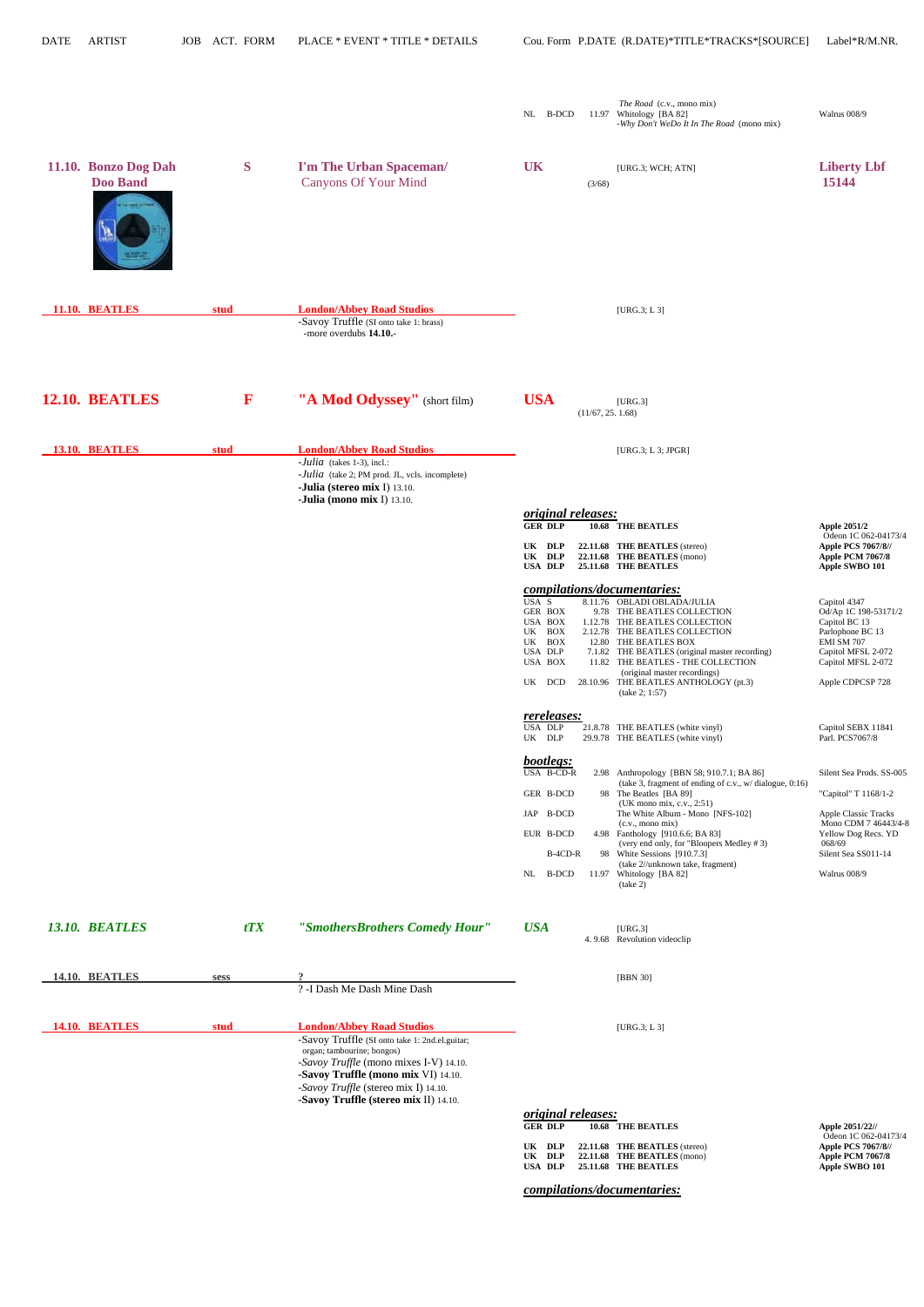| <b>GER BOX</b>     |         | 9.78 THE BEATLES COLLECTION                    | Od/Ap 1C 198-53171/2   |
|--------------------|---------|------------------------------------------------|------------------------|
| USA BOX            | 1.12.78 | THE BEATLES COLLECTION                         | Capitol BC 13          |
| <b>UK</b><br>BOX   |         | 2.12.78 THE BEATLES COLLECTION                 | Parlophone BC 13       |
| USA DLP            |         | 7.1.82 THE BEATLES (original master recording) | Capitol MFSL 2-072     |
| USA BOX            | 11.82   | THE BEATLES - THE COLLECTION                   | Capitol MFSL 2-072     |
|                    |         | (original master recordings)                   |                        |
| CD                 |         | 6.92 (V.A.) ON THE RADIO (Rarities On Compact  | --                     |
|                    |         | Disc No. 9) (mono mix)                         |                        |
|                    |         |                                                |                        |
| <i>rereleases:</i> |         |                                                |                        |
| USA DLP            |         | 21.8.78 THE BEATLES (white vinyl)              | Capitol SEBX 11841     |
| UK<br>DLP          |         | 29.9.78 THE BEATLES (white vinyl)              | Parlophone PCS7067/8   |
|                    |         |                                                |                        |
| bootlegs:          |         |                                                |                        |
| GER B-DCD          |         | 98 The Beatles [BA 89]                         | "Capitol" T 1168/1-2   |
|                    |         | (c.v., mm, 2:52)                               |                        |
| B-DLP              |         | Beatles: One, Two, Three, Four [NFS-204]       | Big Jolly Recs. JR 008 |
| B-LP               |         | From A Whisper To A Shout -002 $c$             | Disco 1                |
| B-DLP              |         | 80 Recovered Tracks [DS; NFS-205]              | Cornoby Recs. FF-9     |
|                    |         | ("original mono mix"; $2:57$ )                 |                        |
| JAP B-DCD          | 95      | White Album [BA 69]                            | Planet Recs. P         |
|                    |         | (mono mix, 2:53)                               | 010/Trichant           |
|                    |         |                                                | Recs. CD DE 1001-1/2   |
| JAP B-DCD          |         | The White Album - Mono [NFS-102]               | Apple Classic Tracks   |
|                    |         | $(c.v., \text{mono mix})$                      | Mono CDM 7 46443/4-8   |
| B-DCD<br>NL        | 11.97   | Whitology [BA 82]                              | Walrus 008/9           |
|                    |         | (mono mix)                                     |                        |

## **14.10. - End Of Recordings For DLP**

 **"The Beatles" (a.k.a. "White Album")-** 

| <b>16./17.10. BEATLES</b> | stud                       | <b>London/Abbey Road Studios</b>       |      |                                                     |                                                                |                                        |
|---------------------------|----------------------------|----------------------------------------|------|-----------------------------------------------------|----------------------------------------------------------------|----------------------------------------|
|                           |                            | (final mixing of DLP "THE BEATLES")    |      |                                                     |                                                                |                                        |
| 16.10.-? Jackie Lomax     | G prod/<br>R_dr_stud       | <b>London/Trident Studios</b>          |      |                                                     | [URG.3; # BUC: June or Sept.68, L/ARS]                         |                                        |
|                           | G g/R dr                   | -You've Got Me Thinking                | 2:53 |                                                     |                                                                |                                        |
|                           |                            |                                        |      | <i>original releases:</i><br>UK LP<br><b>USA LP</b> | 21.3.69 Is This What You Want<br>19.5.69 Is This What You Want | <b>Apple SAPCOR 6</b><br>Apple ST 3354 |
|                           |                            |                                        |      | rereleases:<br>GER CD                               | 19.11.91 IS THIS WHAT YOU WANT? [BUC]                          | Apple CDP 7975812                      |
|                           |                            |                                        |      | bootlegs:<br>$NZ$ B-CD                              | 91 Wonderwall Music [NFS-374; BA 44]                           | Ghost Recs. CD 53-44                   |
| 16.10.-20.11.Jackie Lomax | Gprod/l-g/<br>$r-g/P b-g/$ | <b>Los Angeles/Sound Recorders//</b>   |      |                                                     |                                                                |                                        |
|                           | R dr stud                  | <b>London/Trident Studios</b>          | 3:08 |                                                     | [JPGR; URG.3; # BUC: LA only; # ATN: mid Oct.-Jan.'69]         |                                        |
|                           | G g<br>G g                 | -Speak To Me<br>-Is This What You Want | 2:44 |                                                     | $[$ # BUC: plus L/ARS?]<br>[# BUC: plus L/ARS]                 |                                        |
|                           |                            | -I Just Don't Know                     | 2:53 |                                                     |                                                                |                                        |
|                           |                            | -Sunset                                | 3:54 |                                                     | [# BUC: 7/68 London/Abbey Road Studios]                        |                                        |
|                           |                            | -(I) Fall Inside Your Eyes             | 3:08 |                                                     |                                                                |                                        |
|                           |                            | -Little Yellow Pills                   | 4:02 |                                                     |                                                                |                                        |
|                           | G g                        | -Take My Word                          | 3:55 |                                                     | [# BUC: plus Trident, ARS]                                     |                                        |
|                           | G g                        | -Baby You're A Lover                   | 3:02 |                                                     |                                                                |                                        |
|                           | G g                        | -How Can You Say Goodbye               | 4:13 |                                                     |                                                                |                                        |
|                           | G g?                       | -Won't You Come Back                   | 4:10 |                                                     | [BUC: L/ARS 1968]                                              |                                        |
|                           |                            |                                        |      | <i>original releases:</i><br>UK LP                  | 21.3.69 Is This What You Want -all tracks except               | <b>Apple SAPCOR 6</b>                  |

UK S 9.5.69 New Day/I Fall Inside Your Eyes Apple 2<br>USA LP 19.5.69 Is This What You Want Apple ST 3354 **USA LP** 19.5.69 Is This What You Want Apple ST 3354 *-complete* except *How Can You Say Goodbye* **USA S 9.3.70 How The Web Was Woven/I Fall Inside Your Eyes Apple 1819 USA S 21.6.71 Sour Milk Sea/I Fall Inside Your Eyes Apple 1834**  *compilations/documentaries:* UK pEP 18.7.69 WALL'S ICE CREAM *-Little Yellow Pills* Apple CT 1

*Won´t You Come Back* 

|                    |   |                                                      | <i>rereleases:</i><br>UK<br>LP/<br><b>CD</b><br>GER CD | 11.11.91 IS THIS WHAT YOU WANT? -all tracks-<br>19.11.91 IS THIS WHAT YOU WANT? [BUC] | Apple SAPCOR 5<br>Apple CDP 7975812        |
|--------------------|---|------------------------------------------------------|--------------------------------------------------------|---------------------------------------------------------------------------------------|--------------------------------------------|
|                    |   |                                                      | bootlegs:<br>NZ<br>B-CD                                | Wonderwall Music [NFS-374; BA 44]<br>91<br>-How Can You Say Goodbye                   | Ghost Recs. CD 53-44                       |
| 25.10. Mary Hopkin | S | <b>Quelli Erano Giorni/</b><br><b>Turn Turn Turn</b> |                                                        | [ATN]<br>$(6-9/68; 6-7/68)$                                                           | <b>Apple Itx 22</b><br><b>ATN: Apple 2</b> |
| 25.10. Mary Hopkin | S | <b>Les Temps Des Fleurs/</b>                         | F                                                      | [TBA]                                                                                 | <b>Apple Fo 131</b>                        |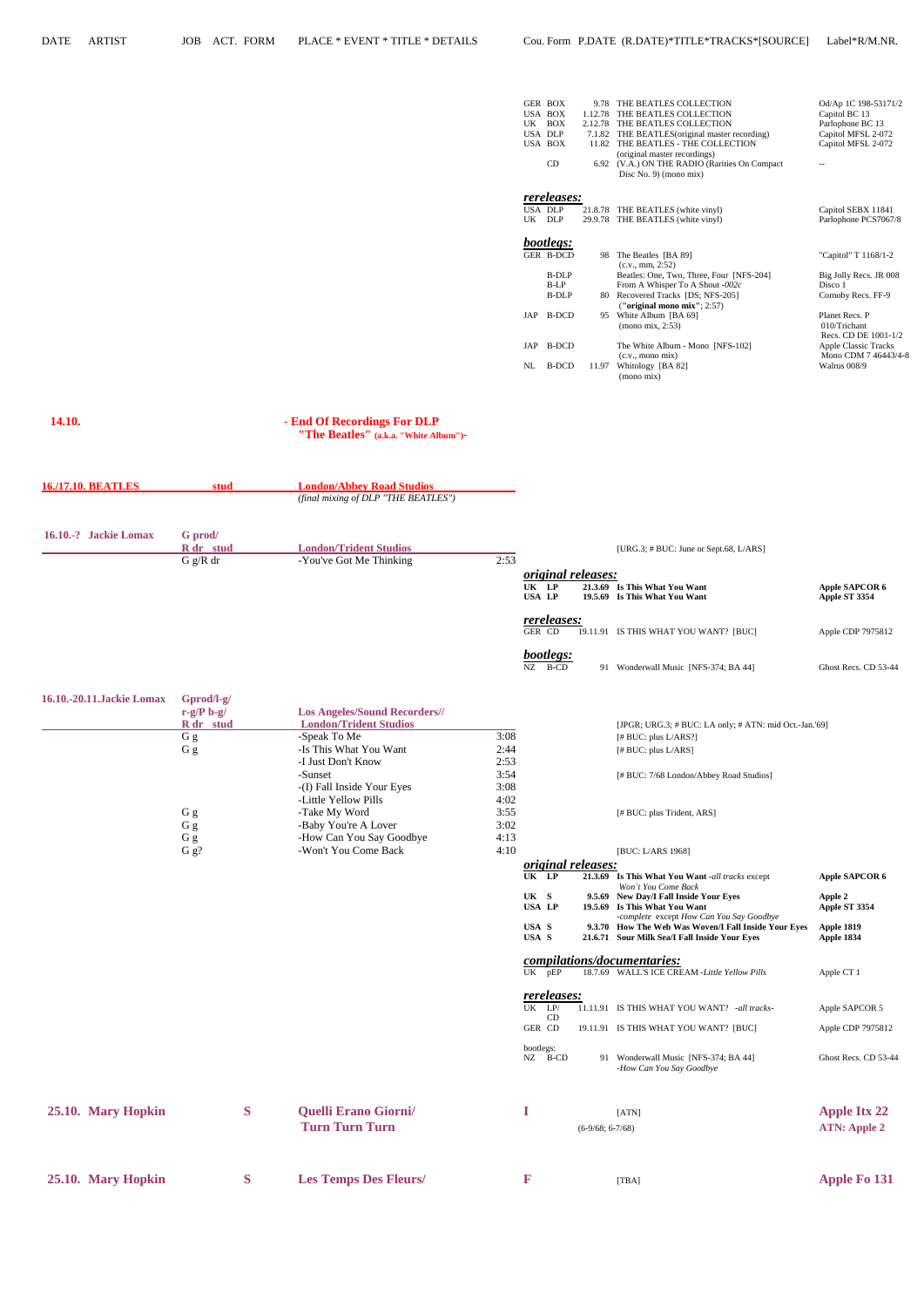|                                      |            | <b>Turn Turn Turn</b>                          |                                                                                                     | $(6-9/68; 6-7/68)$                                                                                                                                                                                                                                                                                                                                                                                                                                                                                                                                                                                                                                                                                                      |                                                                                                                                                                               |
|--------------------------------------|------------|------------------------------------------------|-----------------------------------------------------------------------------------------------------|-------------------------------------------------------------------------------------------------------------------------------------------------------------------------------------------------------------------------------------------------------------------------------------------------------------------------------------------------------------------------------------------------------------------------------------------------------------------------------------------------------------------------------------------------------------------------------------------------------------------------------------------------------------------------------------------------------------------------|-------------------------------------------------------------------------------------------------------------------------------------------------------------------------------|
| 25.10. Mary Hopkin                   | S          | An Jenem Tag/<br><b>Turn Turn Turn</b>         | <b>GER</b>                                                                                          | [TBA]<br>$(6-9/68; 6-7/68)$                                                                                                                                                                                                                                                                                                                                                                                                                                                                                                                                                                                                                                                                                             | <b>Odeon/Apple</b><br>23190                                                                                                                                                   |
| 25.10. Mary Hopkin                   | S          | Que Tiempo Tan Feliz/<br><b>Turn Turn Turn</b> | ${\bf E}$                                                                                           | [TBA]<br>$(6-9/68; 6-7/68)$                                                                                                                                                                                                                                                                                                                                                                                                                                                                                                                                                                                                                                                                                             | <b>Apple H 397</b><br><b>TBA: En Aquellos</b><br>Dias, Apple3                                                                                                                 |
| [[OctoberBEATLES                     | sess       | $\overline{?}$<br>-Oh My Love                  | bootlegs:<br>$B-EP$<br><b>B-DLP</b><br>$B-EP$<br>B-LP<br>B-LP<br>$B-LP$<br><b>B-DLP</b><br>EUR B-CD | [JPGR; cf. 7/71; FH 12; NFS-215: not the Beatles!; IB 11.15: "The Wackers"]<br>The Beatles Studio Outtakes<br>81 Four Sides Of The Circle [DS; NFS-385]<br>'75 A Guitar's All Right, John [IB 15]<br>(2:48)<br>John Lennon [JPGR]<br>Once Upon A Time [DS; NFS-286]<br><b>Operation Big Beatle</b><br>Rarer Than Rare [DS; NFS-205]<br>(2:49) [# NFS-205: The Wackers!!!]<br>93 ? Studio Tracks, vol.9 [NFS-292; BA 55]                                                                                                                                                                                                                                                                                                 | Tobe Milo 4Q 11/12<br>Big Jolly Recs. BJR 700<br>Audifoen R 6015<br>$\gamma$<br><b>JOL 40-80</b><br>Capital Records<br>White Knight Recs.<br>WK 271<br>Chapter One CO 25200]] |
| <b>October BEATLES</b><br>The MATLES | <b>DLP</b> | <b>The Beatles</b> (a.k.a. "White Album")      | <b>GER</b>                                                                                          | [DB]<br>23.8.68 Back In The USSR<br>30.8.68 Dear Prudence<br>10.10.68 Glass Onion<br>15.7.68 Obladi Oblada<br>20.8.68 Wild Honey Pie<br>8.10.68 The Continuing Story Of Bungalow Bill<br>6.9.68 While My Guitar Gently Weeps<br>25.9.68 Happiness Is A Warm Gun<br>5.10.68 Martha My Dear<br>8.10.68 I'm So Tired<br>11.6.68 Blackbird<br>10.10.68 Piggies<br>15.8.68 Rocky Raccoon<br>22.7.68 Don't Pass Me By<br>10.10.68 Why Don't We Do It In The Road<br>17.9.68 I Will<br>13.10.68 Julia<br>18.9.68 Birthday<br><b>20. 8.68</b> Yer Blues ( <i>mono:</i> 14.8.68)<br>Mother Nature's Son<br>23. 7.68 Everybody's Got Something To Hide<br>Except Me And My Monkey<br>21.8.68 Sexy Sadie<br>10.9.68 Helter Skelter | <b>Apple 2051/2</b>                                                                                                                                                           |

 9.10.68 Long Long Long 21. 6.68 Revolution 1 (slow version)

 4.10.68 Honey Pie 14.10.68 Savoy Truffle 18. 7.68 Cry Baby Cry 21. 6.68 Revolution No*.* 9 22. 7.68 Good Night

| <b>October G.HARRISON</b> |                         | tTX | "Smothers Brothers Show"  |      | <b>USA</b>                          | cf. 15.11.                                                |               |
|---------------------------|-------------------------|-----|---------------------------|------|-------------------------------------|-----------------------------------------------------------|---------------|
| <b>October Cream</b>      | G cocomp/<br>G r-g stud |     | <b>London/IBC Studios</b> |      |                                     | [ATN; JPGR; $\#$ BBN 33: also RS cocomp; $\#$ BUC: 12/68] |               |
|                           |                         |     | -Badge                    | 2:45 | <i>original releases:</i><br>USA LP | <b>5.2.69</b> Goodbye                                     | Atco Sd 7001~ |

 **UK LP 28.2.69 Goodbye Polydor 583053 USA S 17.3.69 Badge/**What A Bringdown **Atco 6668 UK S 3.4.69 Badge/**What A Bringdown **Polydor 2058285**

|  | <i>compilations/documentaries:</i> |
|--|------------------------------------|
|  |                                    |

| Atco Sd-33-291 |
|----------------|
|                |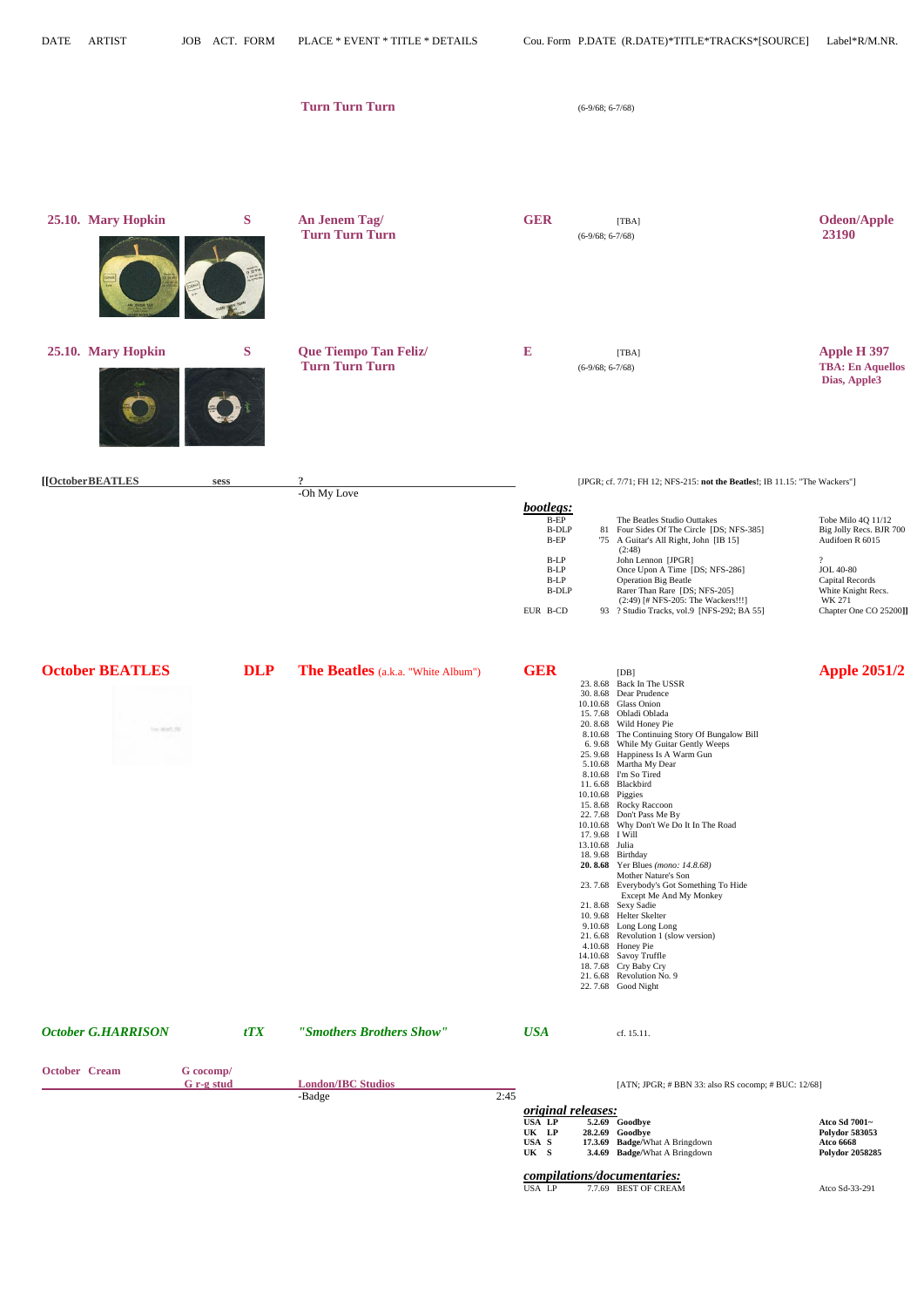| UK<br>LP         |       | 24.10.69 BEST OF CREAM                                                                     | Polydor 583066      |
|------------------|-------|--------------------------------------------------------------------------------------------|---------------------|
| <b>UK</b><br>LP  |       | 29.11.69 (Var.Art.) HIT '69                                                                | Polydor 582079      |
| USA DLP          |       | 10.4.72 HISTORY OF ERIC CLAPTON                                                            | Atco Sd 2-803       |
| UK<br>DLP        |       | 7.7.72 HISTORY OF ERIC CLAPTON                                                             | Polydor 2659012     |
| USA DLP          |       | 9.10.72 HEAVY CREAM                                                                        | Polydor Pd-3502     |
| <b>UK</b><br>DLP |       | 27.4.73HEAVY CREAM                                                                         | RSO 2659-022        |
| UK LP            |       | 4.3.83 STRANGE BREW - THE VERY BEST OF CREAM                                               | RSO Deluxe RSO-5021 |
| USA LP           |       | 4.4.83 STRANGE BREW - THE VERY BEST OF CREAM                                               | RSO 811 639-1 Y-1   |
| UK DLP           |       | 9.83 (Var.Art.) HISTORY OF ROCK vol. 16                                                    | HRL 016             |
| GER CD           |       | 9.84 BACKTRACKIN'                                                                          | RSO 821-938         |
| USA 4CD          |       | 18.4.88 CROSSROADS [BUC]                                                                   | Polydor 835 261-2   |
|                  |       |                                                                                            |                     |
| rereleases:      |       |                                                                                            |                     |
| USA S            |       | 21.9.69 BADGE/What A Bringdown                                                             | Atco 6680           |
| UK S             |       | 6.8.82 BADGE/Tales Of Brave Ulysses                                                        | RSO RSO 91          |
| UK MS            |       | 6.8.82 BADGE/Tales Of Brave Ulysses/White Room                                             | RSO RSOX 91         |
| UK S             |       | 7.86 I Feel Free/BADGE                                                                     | Polydor POSP 812    |
|                  |       |                                                                                            |                     |
| bootlegs:        |       |                                                                                            |                     |
| AUS B-4CD        |       | 91 All The Songs The Beatles Gave Away (1963-1990)                                         | Adam VIII Ltd. CD   |
|                  |       | [NFS-168; BA 51]                                                                           | 49-035              |
|                  |       | (2:43)                                                                                     |                     |
|                  |       |                                                                                            |                     |
|                  |       |                                                                                            |                     |
|                  | B-DCD | The Songs The Beatles Gave Away - Unheard Melodies Chapter One CO 25198/9<br>93<br>[BA 54] |                     |

| late Oct.- J.LENNON/ |
|----------------------|
| earlyNov. Yoko Ono   |

 *bootlegs feat. complete session:* B-LP No. 3 Abbey Road NW 8 [URG.3; DS] AR 8-69

| <b>Oct.-Dec. Mary Hopkin</b> | P prod stud            | <b>London/Trident Studios</b>           |      | [JPGR; # ATM; I]   |
|------------------------------|------------------------|-----------------------------------------|------|--------------------|
|                              | P bass                 | -Happiness Runs (Pebble And The Man)    | 2:03 |                    |
|                              |                        | -Inch Worm                              | 2:33 |                    |
|                              | P vcl/ac-g             | -Lord Of The Reedy River                | 2:33 | $[$ # BUC: 2:37; P |
|                              | $P$ g, bass?           | -Love Is The Sweetest Thing             | 3:43 |                    |
|                              | P g?                   | -Lullaby Of The Leaves                  | 2:33 |                    |
|                              | $P$ g, dr, bass?       | -Prince En Avignon                      | 3:20 |                    |
|                              |                        | -Someone To Watch Over Me               | 2:02 |                    |
|                              |                        | -The Game                               | റ    |                    |
|                              | P tamb, $g$ .?         | -The Honeymoon Song                     | 2:07 | [BUC: Trident St   |
|                              | P <sub>p</sub> , bass? | -The Puppy Song                         | 2:42 |                    |
|                              | P cond                 | -There's No Business Like Show Business | 4:03 |                    |
|                              |                        | -Y Blodyn Gwyn                          | 3:08 |                    |
|                              | $P$ vcl/ac-g           | -Voyage Of The Moon                     | 5:52 | [BUC: $P$ g. only] |
|                              |                        | -Young Love                             | 2:11 |                    |
|                              |                        |                                         |      |                    |

**late Contact Constraint Contact Constraint Constraint Constraint Constraint Constraint Construction Constraint Construction Construction Construction Construction Construction Construction Construction Construction Constr** 

(Chicago/Film Festival)

**[JPGR; # ATN; BUC: Nov.-Jan.'69; # BUC: ARS or Trident or Apple]**  $[\![\# \, BUC\!:\!2\!:\!37; P$ g only] [BUC: Trident Studios only]  *original releases:* UK LP 21.2.69 Post Card *-all tracks* **Apple SAPCOR 5**<br>
USA LP 3.3.69 Post Card **Apple ST 3351 USA LP 3.3.69 Post Card Apple ST 3351** *-all tracks* except *Someone To Watch Over Me/ compilations/documentaries:* 18.7.69 WALL'S ICE CREAM *-Happiness Runs* Apple CT 1

 *rereleases:* GER CD 19.11.91 POST CARD [BUC] Apple 7975782 *-all tracks*

| Oct.-Jan. P.McCARTNEY & |  |
|-------------------------|--|
| Donovon                 |  |

| $\sigma$                      |  |                               |             |                                                       |         |  |
|-------------------------------|--|-------------------------------|-------------|-------------------------------------------------------|---------|--|
| <b>Donovan</b><br><b>Sess</b> |  | <b>London/Trident Studios</b> |             | [DS; $\#$ URG.3; BUC: Nov-Jan]                        |         |  |
|                               |  | -How Do You Do                | 2:04        | [clockings Vigotone VT-116]                           |         |  |
|                               |  | -Blackbird                    | 2:46        |                                                       |         |  |
|                               |  | -The Unicorn                  | 1:04        |                                                       |         |  |
|                               |  | -Lalena                       | 3:26        |                                                       |         |  |
|                               |  | -Heather                      | 2:03        |                                                       | [LWR.2] |  |
|                               |  | -Good Morning Mr. Wind        | 1:31        | [BUC]                                                 |         |  |
|                               |  | -The Walrus And The Carpenter | 1:07        |                                                       |         |  |
|                               |  | -Land Of Gisch                | 0:48        |                                                       |         |  |
|                               |  |                               | total time: |                                                       |         |  |
|                               |  |                               | 15:09       |                                                       |         |  |
|                               |  |                               |             | _____<br>$\sim$ $\sim$ $\sim$ $\sim$<br>$\sim$ $\sim$ |         |  |

|          | $110.311000$ $11000$ $11110$ $0$ $01000$ .   | 1111007           |
|----------|----------------------------------------------|-------------------|
| B-CD     | 93 No. 3 Abbey Road NW 8 [NFS-97; BA 55]     | Adam VIII Ltd. CD |
|          |                                              | 49-033            |
| USA B-CD | 5.94 No. 3 Abbey Road NW 8                   | Vigotone VT-116   |
|          | [BBN 38.39/40; NFS-95; BA 61]                |                   |
| $B-LP$   | Sunshine Superman/The Melvin Bragg Interview | $-Cx$ 296         |
|          | [URG.3; DS; NFS-349]                         |                   |
|          |                                              |                   |

### *bootlegs feat. single songs:*

| GER B-DCD | 10.97 | Anthology Plus [BBN 57; BA 81]                               | Invasion Unlimited IU   |
|-----------|-------|--------------------------------------------------------------|-------------------------|
|           |       | <i>-Heather</i> (missing 15" at start and chat at end, 1:51) | 9750-2                  |
| EUR B-5CD |       | 12.93 Artifacts, vol.4 (Inner Revolution)                    | Big Music Big BX 006    |
|           |       | [BBN 37; NFS-172; BA 58]                                     |                         |
|           |       | -Heather                                                     |                         |
| B-DLP     |       | Little Red Album [FH; IB 13; NFS-235]                        | "Apple" Recs. Sapcor 38 |
|           |       | -Heather $(1:52)$                                            |                         |
| $B-LP$    |       | <b>Operation Big Beatle</b>                                  | Capital Records         |
|           |       | -Heather                                                     |                         |
| B-DLP     |       | Rarer Than Rare [DS; NFS-205]                                | White Knight Recs.      |
|           |       | -Blackbird (2:25)                                            | WK 271                  |
| B-CD      |       | Recording Sessions, vol.2 [BA 33]                            |                         |